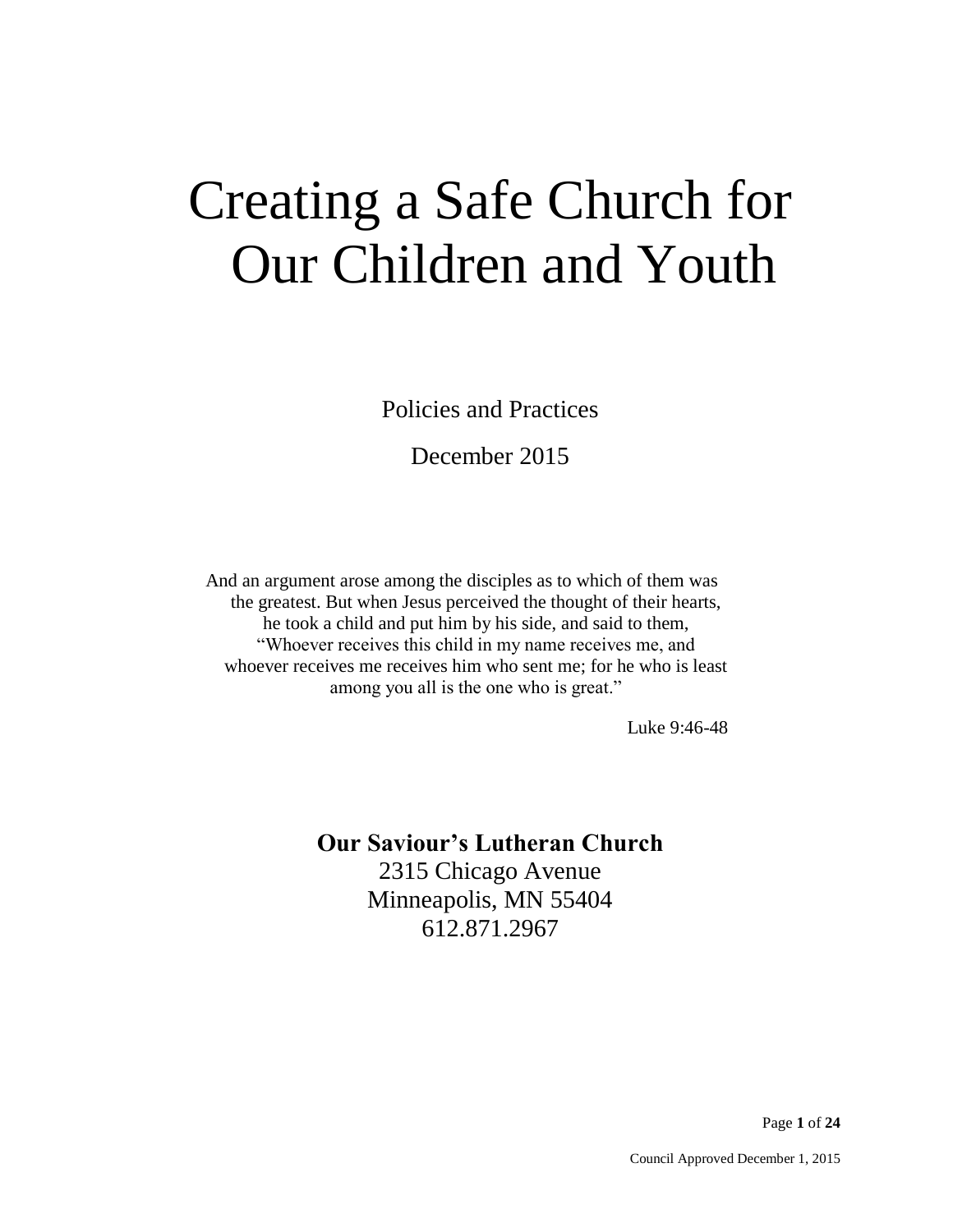## **I. Preamble**

- The policies and procedures that follow have been created to ensure, as far as possible, that all children and youth who are at any time the responsibility of Our Saviour's Lutheran Church are safe from abuse or exploitation from anyone designated to interact with children and youth on behalf of the church.
- The policies and procedures delineated in this document are intended to apply to anyone, including church staff and volunteers, who have been authorized to interact with children and youth while carrying out responsibilities assigned to them by Our Saviour's Lutheran Church.

These policies and procedures also serve to:

- Assist in evaluating a person's suitability to supervise, oversee, and/or exert control over the activities of children and youth;
- Provide a system to respond to alleged victims of sexual abuse and their families, as well as the alleged perpetrator;
- Reduce the possibility of false accusations of sexual abuse made against volunteers and paid staff.

## **II. Definitions**

"Children" and "youth" refer to all persons 18 years of age or younger, as well as high school students over 18. These policies and procedures also apply to any vulnerable adult who has been so designated to a church staff member by a parent or guardian, or as defined by Minnesota Statutes Section 626.5572 or its successors.

"Parent" refers to a legal custodial parent or legal guardian.

"Staff" refers to (1) rostered clergy and rostered lay professionals on call to serve Our Saviour's Lutheran Church; (2) all other paid employees of Our Saviour's; and (3) interns and field education students who have been assigned to serve at Our Saviour's to meet a requirement of their academic program.

"Volunteer" refers to anyone other than staff who actively serves the ministry of Our Saviour's and whose assigned responsibilities include interactions with children and/or youth.

## **III. Policies Governing Interactions With Children and Youth**

#### A. Supervisory Responsibility

1. Our Saviour's operates under the principle that all activities, classes, small groups, etc., involving children or youth, as well as child-care situations, that take place within the church building should involve at least two non-related adult staff members or trained volunteers.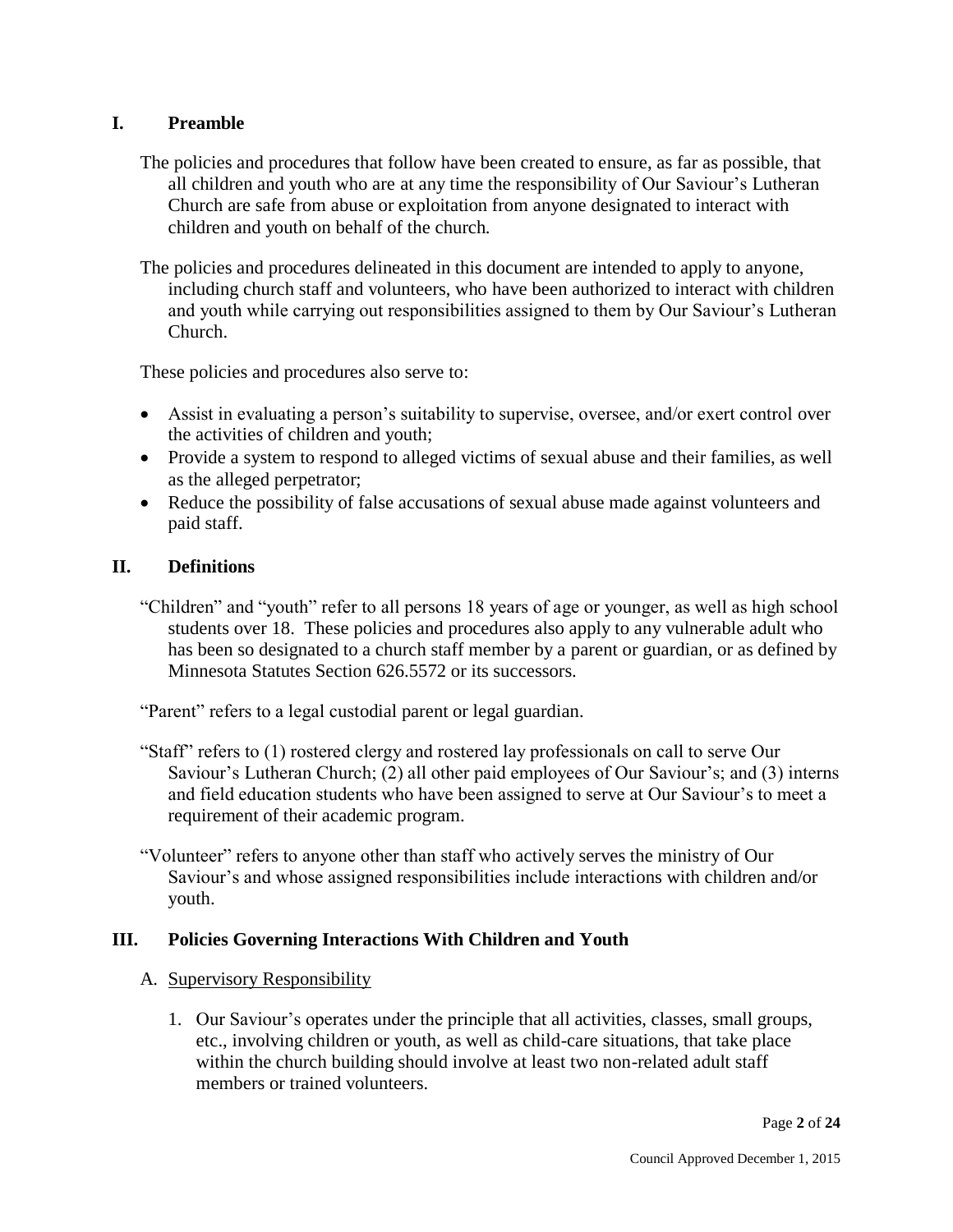- When children or youth are separated into classrooms or different areas of the church, there will be two non-related adults for each group. When it isn't feasible for more than one adult to be present with each group, an adult will be responsible for being in the vicinity of the activity, or travel from activity area to activity area so as to be able to monitor it.
- 2. Private meetings within the church building between a staff member or volunteer and a youth or child shall take place in an open area, or in an office with an open door or with a window in the door. If at all possible, such a meeting should take place only when another staff member or a volunteer is in the building, preferably in an adjacent area. Staff members and volunteers may meet alone with a young person in a public place, but should avoid any meetings in places in which public oversight would not exist.
- 3. Parents assume responsibility for their children when the child is on the premises of Our Saviour's and not involved in an activity for which a staff member or volunteer has been assigned responsibility for supervision.
- 4. Parents will be advised to accompany their child until they can leave them with the activity leader(s).

## B. Overnight Events

- 1. Overnight events are subject to the same supervisory policies as any other churchsponsored activities, and shall include at least two non-related adults in attendance at all times.
- 2. Same-sex rooms, cabins, or tents will be provided for male and female youth and their chaperones at overnight events. Participants will respect the time limits placed on these rooms by chaperones or individuals who desire the privacy of their rooms.
- 3. Sleeping accommodations may not always permit an adult chaperone in every room, cabin, or tent. Adults remain in close proximity to sleeping areas to monitor what is happening. Youth/children are instructed in how to contact adults when needed. Youth/Children are given clear guidelines as to where they can and cannot travel within the program or facility space and are instructed to always travel in pairs.
- 4. For each overnight event, parents/guardians are to complete **Overnight Event Permission** and submit to the church prior to their children/youth being permitted to participate.
- C. Transportation for Church-Sponsored Events
- 1. Anyone assigned responsibility by the church for transporting youth or children from one place to another in the course of an event must be at least 21 years of age, have a valid driver's license. Drivers must observe all driving laws and are also prohibited from using cell phones or engaging in other distracting behaviors while the car is in motion.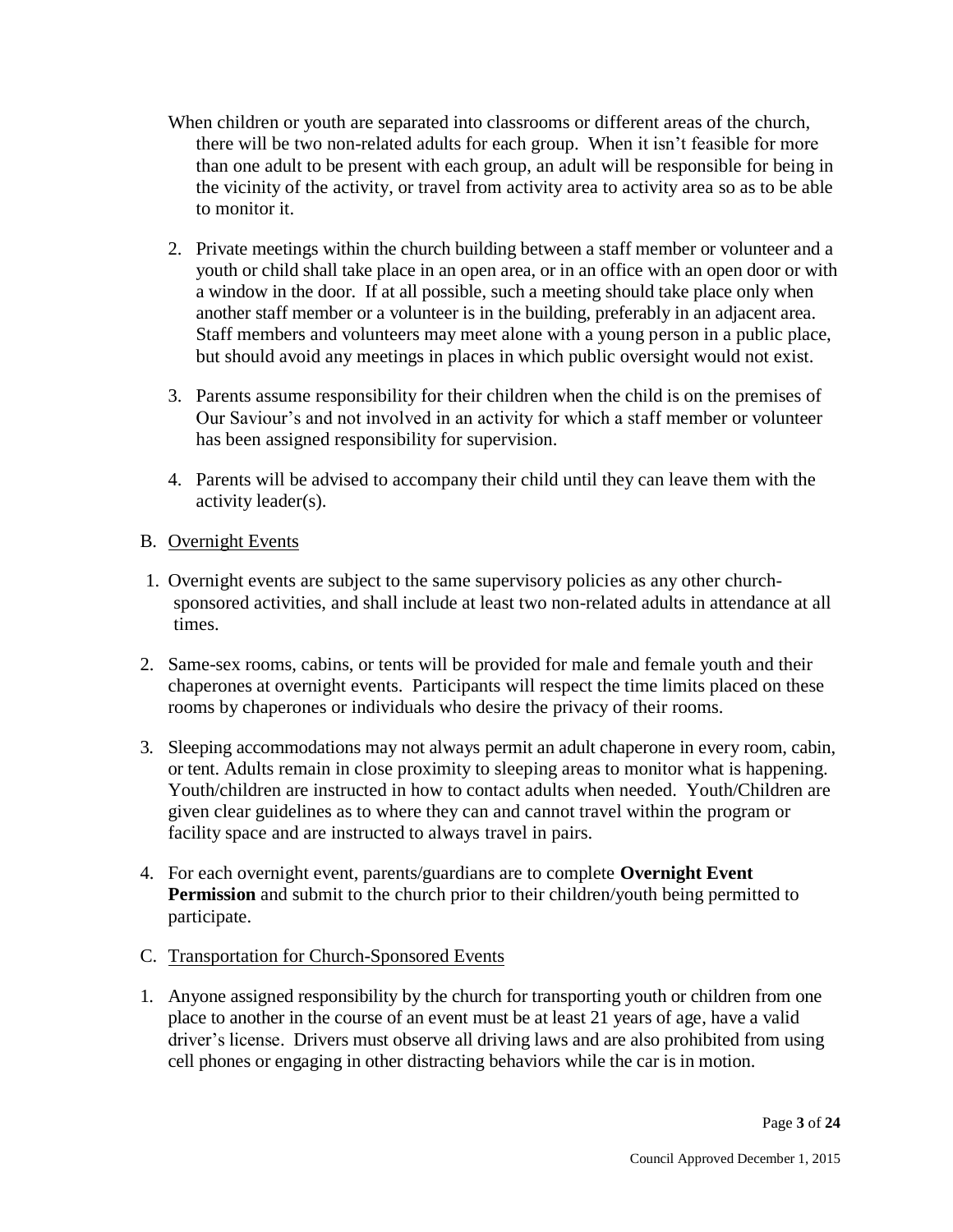- 2. Persons assigned to drive vehicles rented by Our Saviour's to provide transportation to events sponsored by Our Saviour's must be approved by the owner of the vehicle and must follow the owner's policies governing its operation.
- 3. Families are responsible for how their child travels to and from a church event. Our Saviour's assumes no responsibility for persons being transported by someone not assigned that role by Our Saviour's.
- 4. Staff and volunteers have permission to drive a child or youth home with written permission from the parent.
- 5. Carpool groups set up by Our Saviour's for an event must include the driver and at least two children/youth. Each passenger in a vehicle must have their own safety-belt.
- 6. Parents are expected to notify adult leaders if their child will be leaving an event at a time other than the event's designated ending time.
- D. Miscellaneous Guidelines for Church-Sponsored Events
- 1. Both youth and adult volunteers are prohibited from using any controlled substance, including alcohol and tobacco products, at all youth events. The misuse of any prescription or over-the-counter medication is likewise prohibited. Exceptions are made for sacramental elements and for prescribed use of medications listed on parental permission slips.
- 2. As a general rule, movies rated "R" will not be shown to anyone in grades 9-12 or younger at a church-sponsored event, and movies rated "PG-13" will not be shown to anyone in grades 6-8 or younger. An exception may be made by a member of the pastoral or program staff when the staff member judges the movie to be relevant and appropriate, with the requirement that the showing will be followed by a discussion of the movie under the supervision of that staff member. Any such exceptions must be publicized in advance of the showing.
- 3. Music and video games with parental warnings describing violent or offensive content may not be used during church-sponsored events.
- 4. Wearing life jackets is required of everyone, including adults, participating in a boating activity. Chaperones may require anyone under the age of 18 to wear a life jacket while swimming when deemed necessary.
- 5. Fireworks, firecrackers, guns, other explosive devices, knives, or other weapons shall not be brought, purchased, or used in any activity.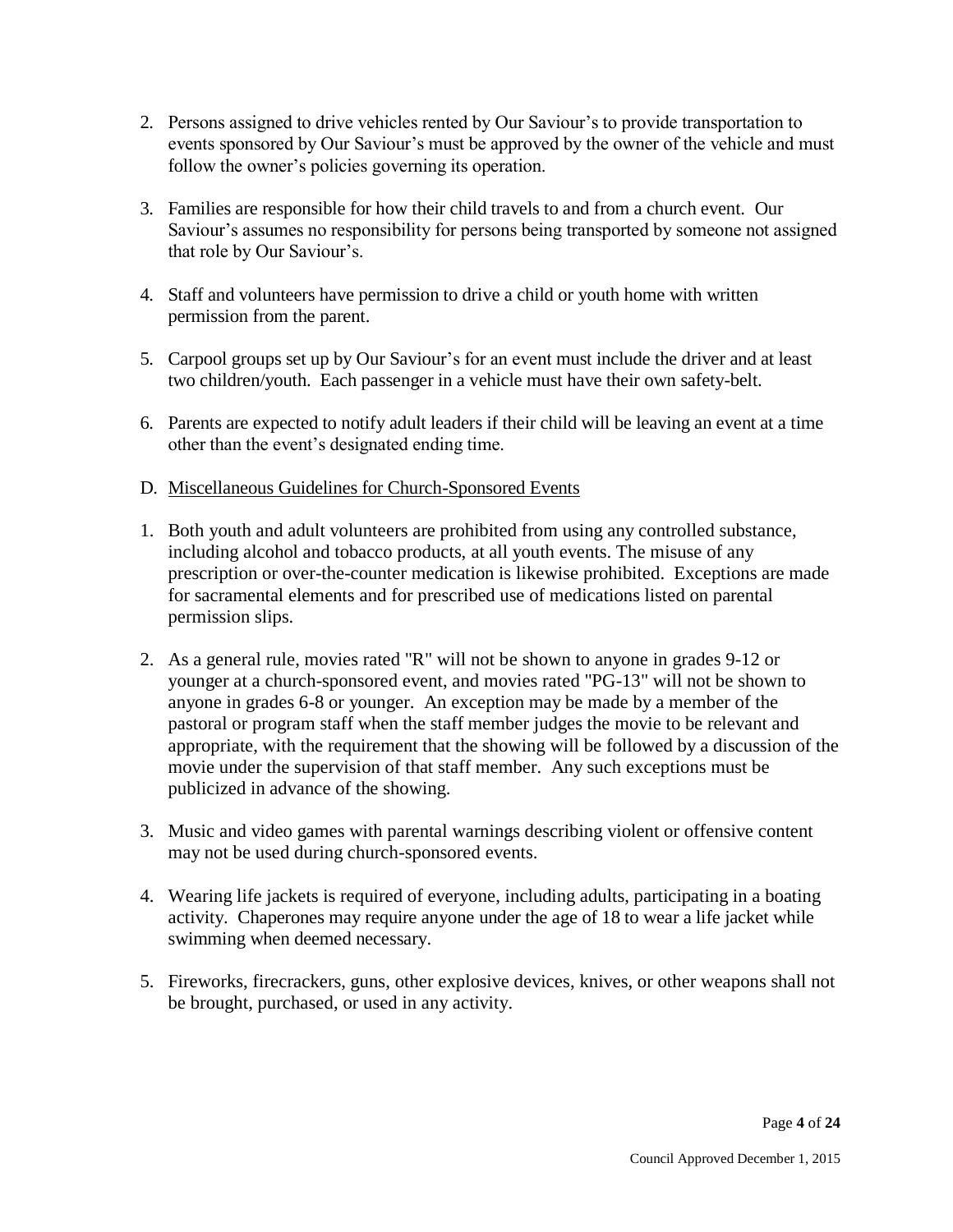## E. Discipline and Expectations

- 1. Children and youth are expected to be considerate of, and courteous toward, all adult leaders and peers. Everyone is expected to treat other people, all physical property, and themselves appropriately and respectfully.
- 2. Our Saviour's tries to keep children and youth fully interested and involved in activities, which generally minimizes discipline problems. When negative behavior does occur, these steps are to be followed:
	- a. Staff and volunteers should first use verbal reminders to encourage appropriate behavior. At no time is physical punishment or abusive language permitted or condoned.
	- b. If verbal warnings are not heeded, staff or volunteers may choose to separate a child briefly from an activity and offer the child an opportunity to modify his or her behavior.
	- c. If behavioral problems continue, the leaders should contact the child's parent or guardian so that the parent, leader and child can together discuss the behavior and make appropriate plans for further interactions.
	- d. If a child or youth cannot participate in an event or activity appropriately, a parent will be contacted and will be responsible for transporting the child home.
- 3. Parents as well as youth in  $7<sup>th</sup>$  grade and older are required to sign, at the beginning of each school year, the form: **Children & Youth Ministry Permission and Release,** which contains warnings prohibiting the possession or intentional misuse of controlled substances (including, but not limited to, tobacco and alcohol, prescription and nonprescription medications).

## **IV. Initial Screening of Persons Working With Children and Youth**

## A. Staff

- 1. It is the position of the Minnesota synods of the ELCA that all clergy and rostered lay professionals are subject to the provisions of Minnesota Statute 148A, which deals with sexual exploitation by certain professionals, including clergy. This law mandates certain compliance procedures, including criminal background checks, as a requirement for the calling of any clergy and/or the hiring of rostered lay professionals. (The compliance procedures recommended by the synods are attached as **Appendix A** to this document.)
- 2. All other staff, as defined on page one, will undergo a criminal background check prior to beginning employment at Our Saviour's.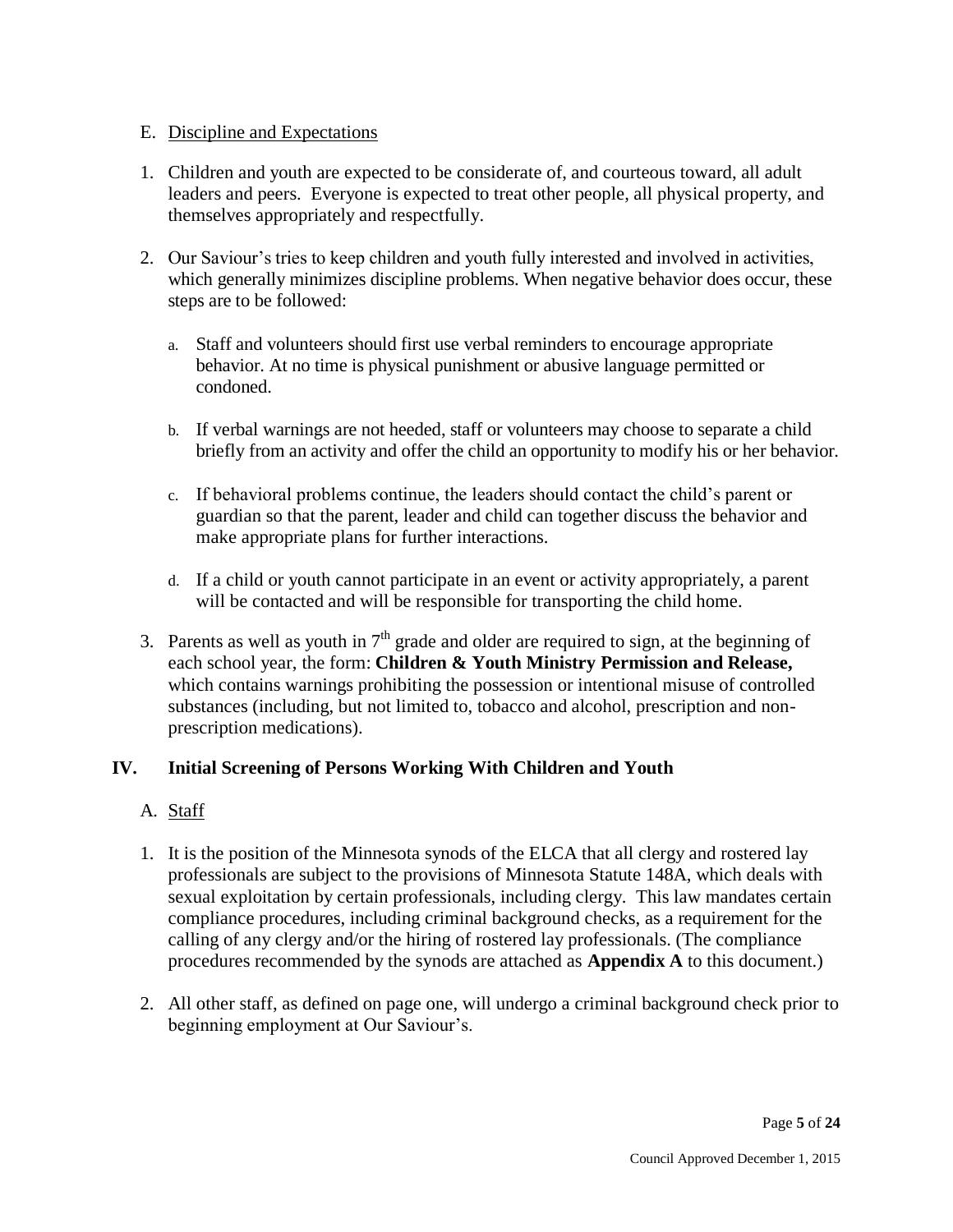### B. Volunteers

- 1. Volunteers assigned to leadership and/or supervisory responsibilities with children and youth include Sunday School teachers; confirmation, small-group and retreat leaders; nursery volunteers; directors of music groups; coaches of athletic teams; and any others involved in ongoing, active ministry programs. Also included are those who volunteer for occasional events, such as overnight chaperones.
- 2. To be eligible to volunteer for an activity involving youth or children at Our Saviour's, a person should ordinarily have attended worship regularly for at least six months and be known to a member of the pastoral or program staff. Exceptions may be made only by a pastoral staff member. For example, exceptions may be made for Lutheran Volunteer Corps volunteers who are part of the Our Saviour's community for a relatively short time.
- 3. Before being accepted as a volunteer to work with children or youth, a person must have read and accepted the church's policies and have undergone a screening process, including background checks. Persons may become volunteers as a result of (a) seeking out opportunities for volunteering, or (b) being recruited by a staff member or another volunteer. In either case, a staff member should be responsible for insuring that the above requirements are met and for approving the individual as a volunteer.
- 4. All prospective and current volunteers are required to read, complete, and sign **two forms: Application to Volunteer with Children and Youth**, and **Authorization to Conduct a Child Protection Background Check***.* In the case of a new volunteer, a member of the pastoral or program staff may call any or all listed references and check with police departments where the potential volunteer has lived. Information received through background and reference checks may be used to determine a potential volunteer's approval to participate in ministries with youth and children. Youth under the age of 18 will ordinarily be subject to reference checks only.
- 5. All volunteers are screened every three years,
- 6. Staff and volunteers from other congregations who supervise activities in which Our Saviour's children or youth participate with the endorsement of Our Saviour's will be expected to be governed by policies comparable to those presented in this document, including having been subject to appropriate background checks by their home congregation.

## **V. Training of Persons Working With Children and Youth**

A. All volunteers who will be working with children or youth are required to attend a training session that will familiarize the new volunteers with Our Saviour's safe church policies. The training session will be the responsibility of the pastor, who may make use of professionals with expertise in child abuse as well as of Our Saviour's staff and/or volunteers.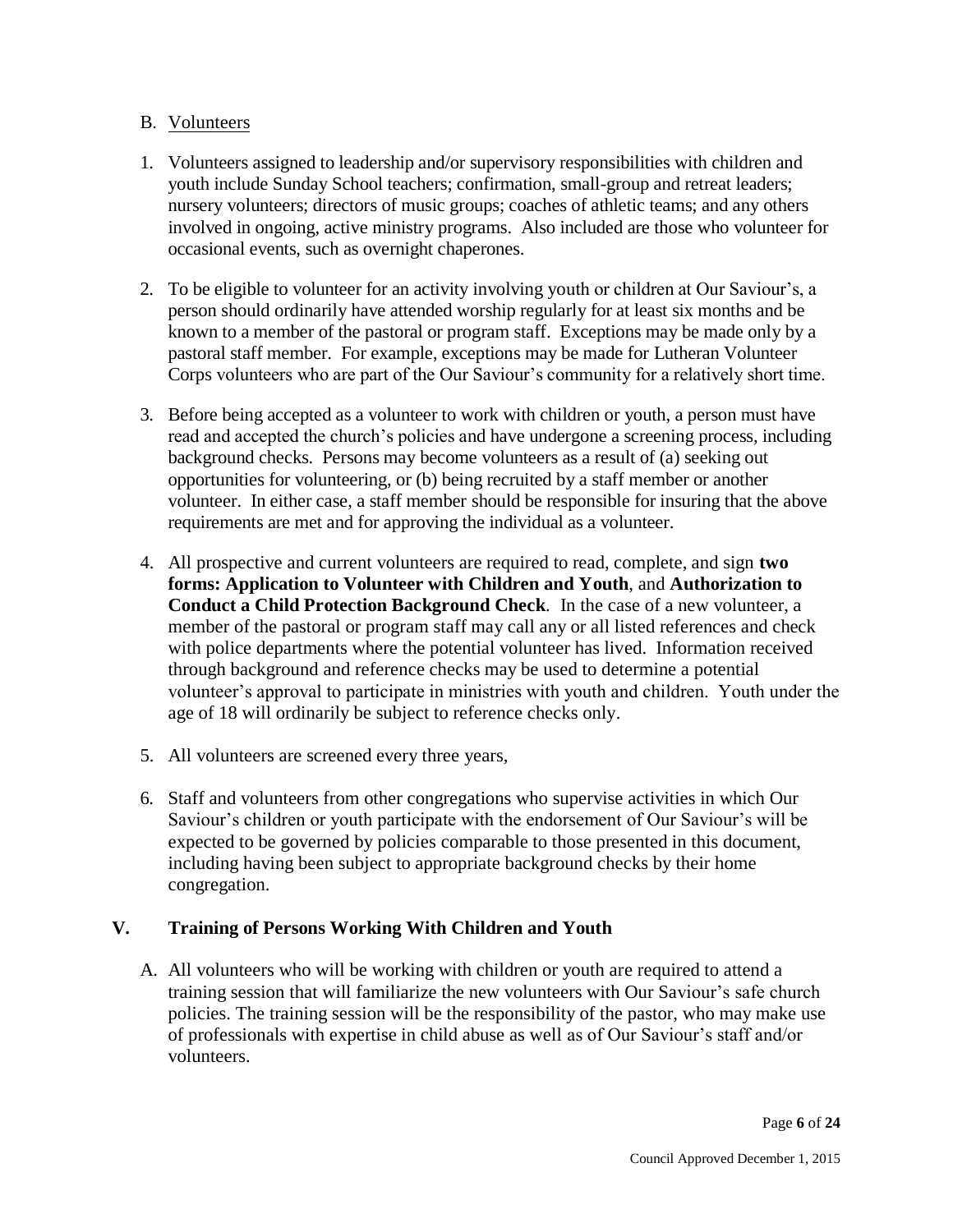- B. Included in the training will be resources to help staff and volunteers recognize and respond to symptoms of child abuse and the process for mandatory reporting.
- C. Consistent with the philosophy that all members of Our Saviour's share with the staff and volunteers the responsibility for maintaining a safe environment for its children and youth, ongoing education will be offered periodically to provide members of the congregation with information and guidance in ways they can help the church maintain a safe environment.

## **VI.Procedures for Reporting and Responding to Abuse**

- A. Should a parent, volunteer or staff person observe, suspect or receive a report of any behavior or activity that conflicts with the policies of this handbook, or that otherwise seems abusive or destructive to a child or youth, the following procedures shall be followed:
- 1. Step in and **STOP** the behavior or activity. Call 911 for help if needed.
- 2. Contact a member of the Our Saviour's pastoral or program staff promptly for consultation, including a decision as to any additional action that should be taken immediately to ensure the safety of the child or youth.
- 3. In consultation with an appropriate member of the pastoral or program staff, create a plan to confront the individual with his or her behavior and take steps to remedy the situation. The pastoral or program staff member has the authority to involve legal counsel and/or law enforcement personnel in the planning.
- 4. Should the behavior or activity involve a member of the pastoral or program staff, or should you for any reason not feel comfortable speaking with a member of the pastoral or program staff, you may instead consult with a member of the Safe Church Monitoring Team.
- 5. Be sure to document all reports, conversations, and steps taken regarding an allegation of abuse, with due respect for confidentiality and privacy for both the alleged victim and the alleged offender**.**
- B. If the behavior involves physical or criminal abuse, a pastoral or program staff member will inform the following persons promptly:
	- the Minneapolis Police Department (by calling 911 if it is an emergency) or Hennepin County Child Protection at 612-348-3552. An intake worker is available 24 hours a day.
	- $\bullet$  the child's parents (unless to do so might put the child at greater risk)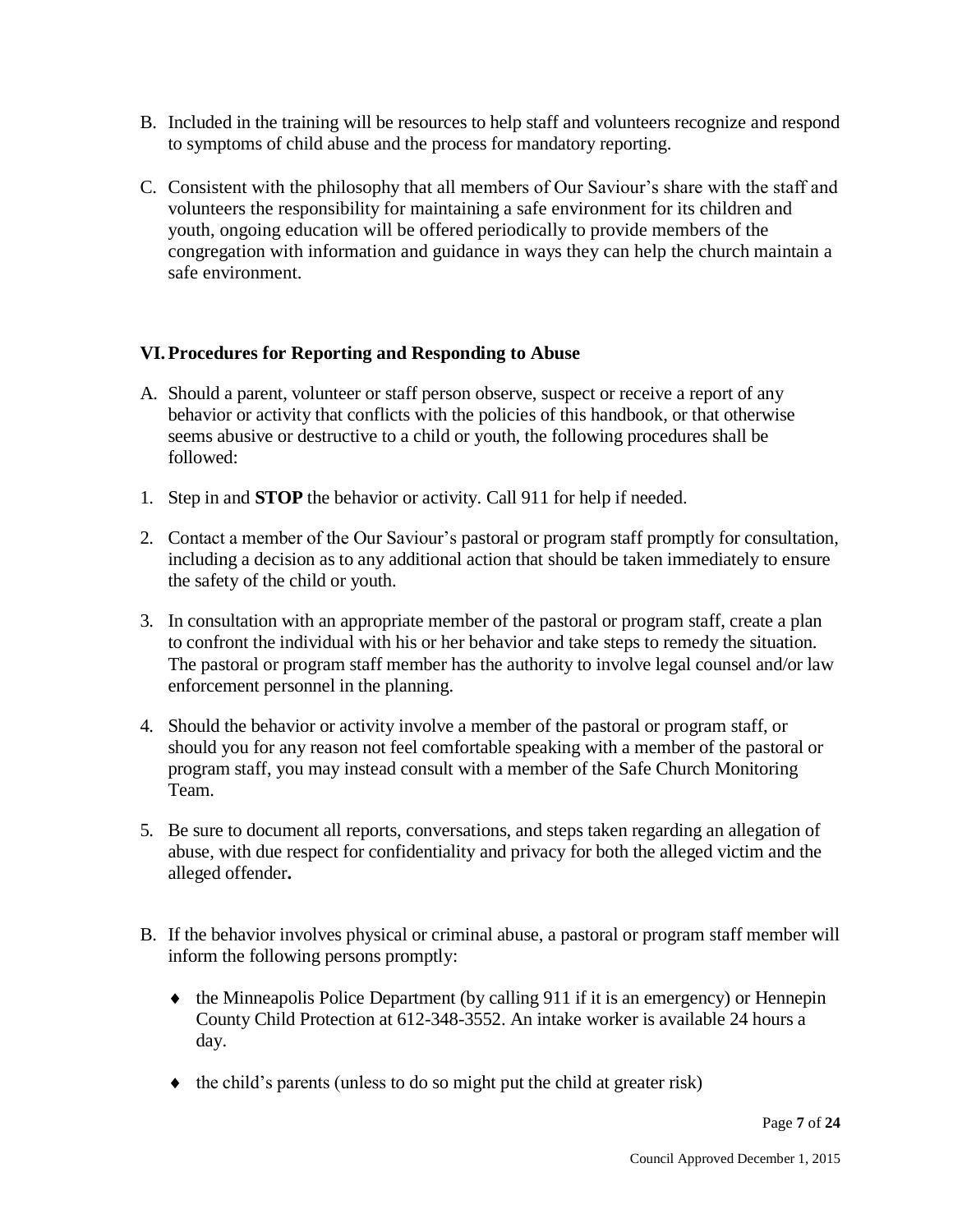- $\bullet$  the church's insurance carrier and its legal counsel
- $\bullet$  the office of the Bishop of the Minneapolis Area Synod.

For more information about reporting child abuse, see **Appendix B**, taken from the Minneapolis Police Department website: [http://www.ci.minneapolis.mn.us/police/report/police\\_crime-reporting\\_childabuse](http://www.ci.minneapolis.mn.us/police/report/police_crime-reporting_childabuse)

C. Only the pastor or the president of the congregation may publicly represent the congregation regarding an allegation of abuse.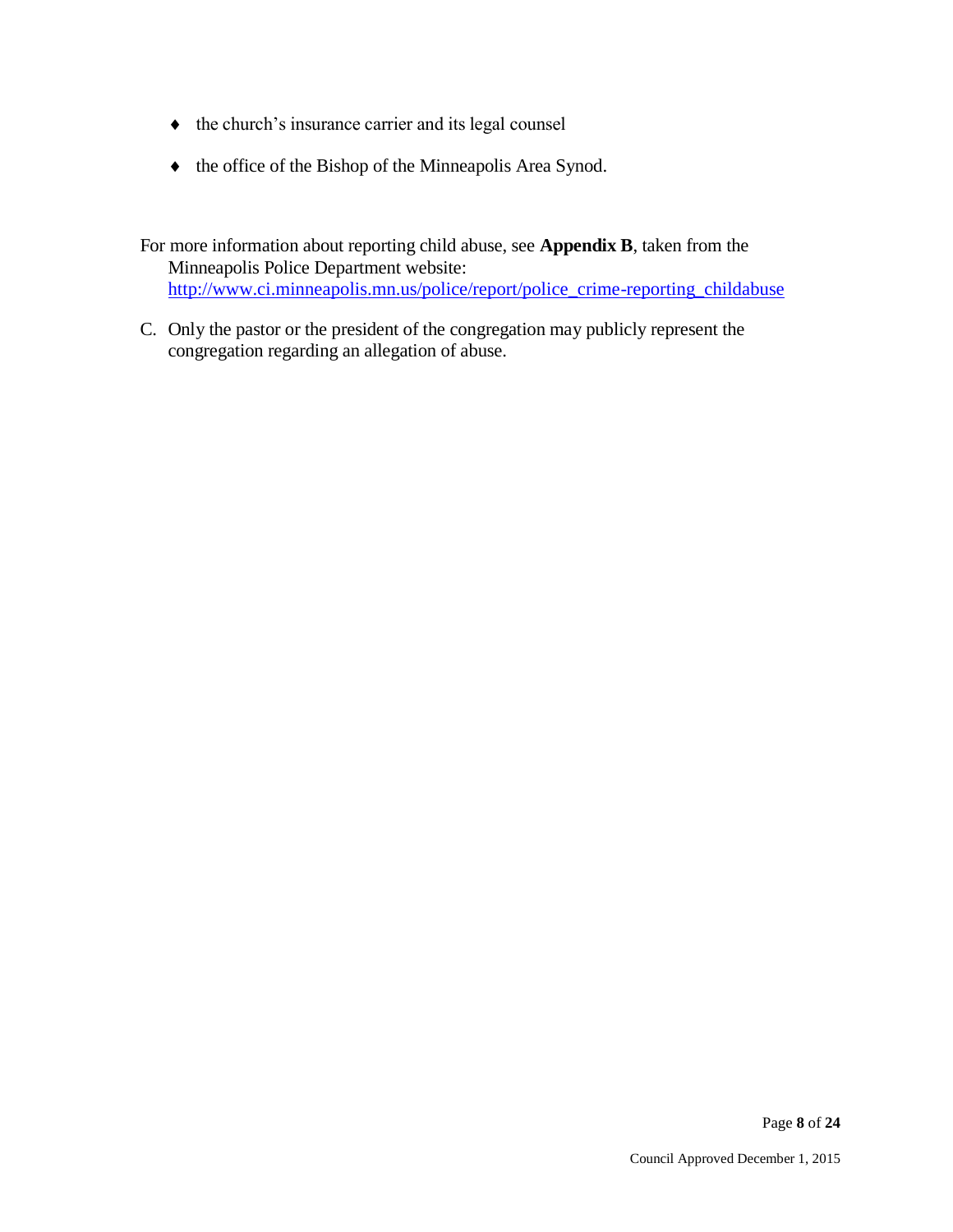# **Overnight Event Permission OUR SAVIOUR'S LUTHERAN CHURCH MINNEAPOLIS, MINNESOTA**

| Name of activity:    |                |    |                |  |
|----------------------|----------------|----|----------------|--|
| during the period of |                | tΩ |                |  |
|                      | month/day/year |    | month/day/year |  |

To be completed by the staff person in charge of the event:

1. Description of the accommodations, including adult supervision of accommodations:

2. Description of the travel arrangements to and from the event.

3. Description of any high-risk activities that are included in this event.

To be signed by any parent/guardian and submitted to the church prior to their child/ren being permitted to participate.

l,

I hereby give my permission for my child(ren) listed below:

to participate in the activity described above.

(signature of parent/guardian) (date)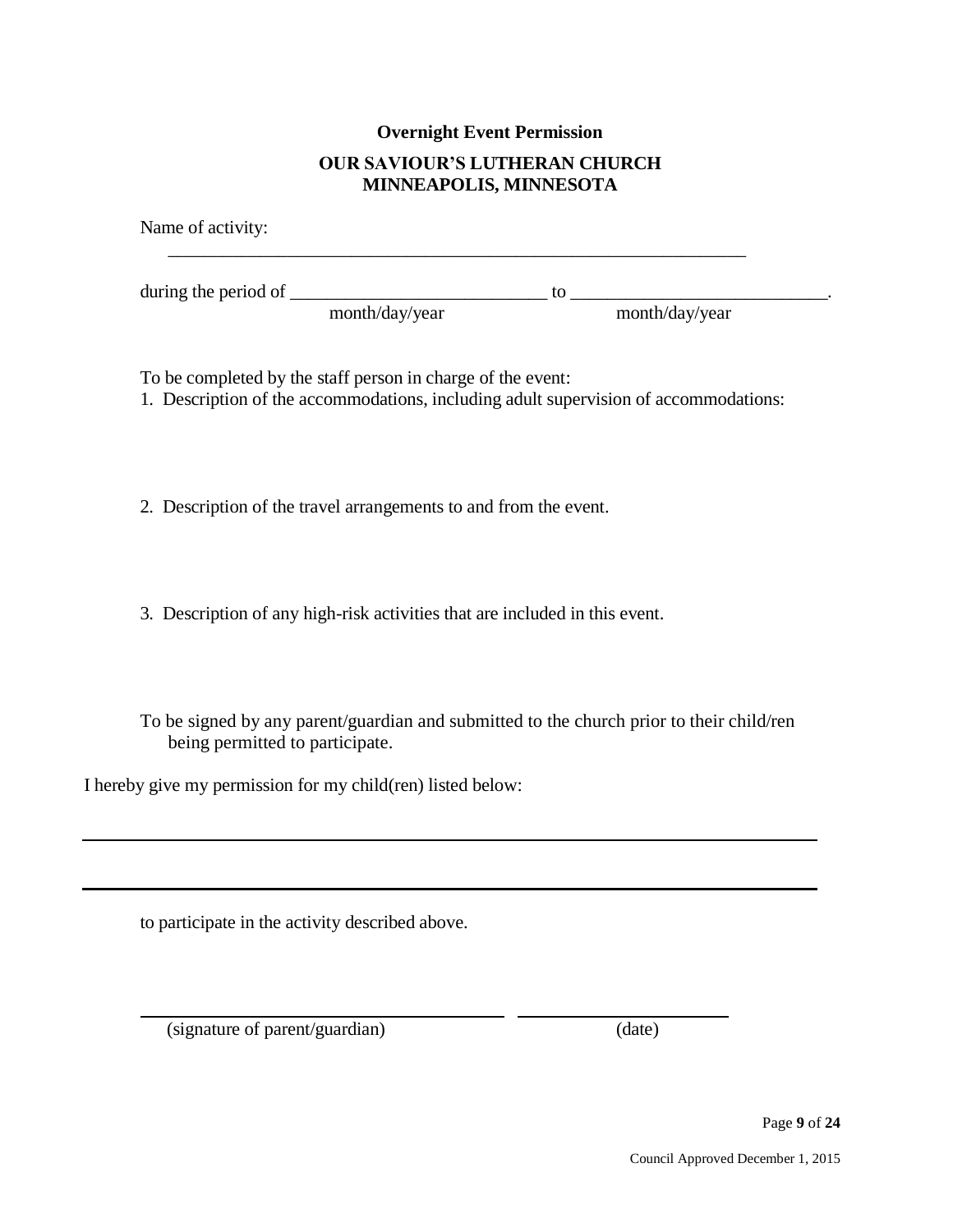#### **Children & Youth Ministry Permission and Release OUR SAVIOUR'S LUTHERAN CHURCH MINNEAPOLIS, MINNESOTA**

*To be completed by parents/guardians of youth attending all Our Saviour's ministries. Valid for the program year in which it is signed.*

| Child's Name (please print)<br><u>Child's Name</u> (please print)                                                                                                                                                                                                 |  |  |
|-------------------------------------------------------------------------------------------------------------------------------------------------------------------------------------------------------------------------------------------------------------------|--|--|
| Address and the contract of the contract of the contract of the contract of the contract of the contract of the contract of the contract of the contract of the contract of the contract of the contract of the contract of th                                    |  |  |
|                                                                                                                                                                                                                                                                   |  |  |
| $\text{Parent}(s) \text{ Name}^{**} \text{ (please print)}$                                                                                                                                                                                                       |  |  |
|                                                                                                                                                                                                                                                                   |  |  |
| Health Insurance Co. & Policy or group number __________________________________                                                                                                                                                                                  |  |  |
| In the event that a legal guardian is not available please contact:                                                                                                                                                                                               |  |  |
|                                                                                                                                                                                                                                                                   |  |  |
| Please tell us about any medical conditions (medications, surgeries, serious illness, disease,<br>activity limitations, etc.) or allergies (medicinal, dietary, environmental, etc.) Our<br>Saviour's needs to be aware of. Attach additional paper if necessary. |  |  |

Please provide the name, relationship, or any other necessary information for those people to whom Our Saviour's is allowed to release your children.

\_\_\_\_\_\_

\_\_\_\_\_\_\_\_\_\_\_\_\_\_\_\_\_\_\_\_\_\_\_\_\_\_\_\_\_\_\_\_\_\_\_\_\_\_\_\_\_\_\_\_\_\_\_\_\_\_\_\_\_\_\_\_\_\_\_\_\_\_\_\_\_\_\_\_\_\_\_\_\_\_\_

\* For preschoolers, list year in which child will begin Kindergarten.

\*\* Parent(s) denotes legal custodial parent(s) or legal guardian(s).

\_\_\_\_\_\_\_\_\_\_\_\_\_\_\_\_\_\_\_\_\_\_\_\_\_\_\_\_\_\_\_\_\_\_\_\_

(continued on back)

 $\overline{\phantom{a}}$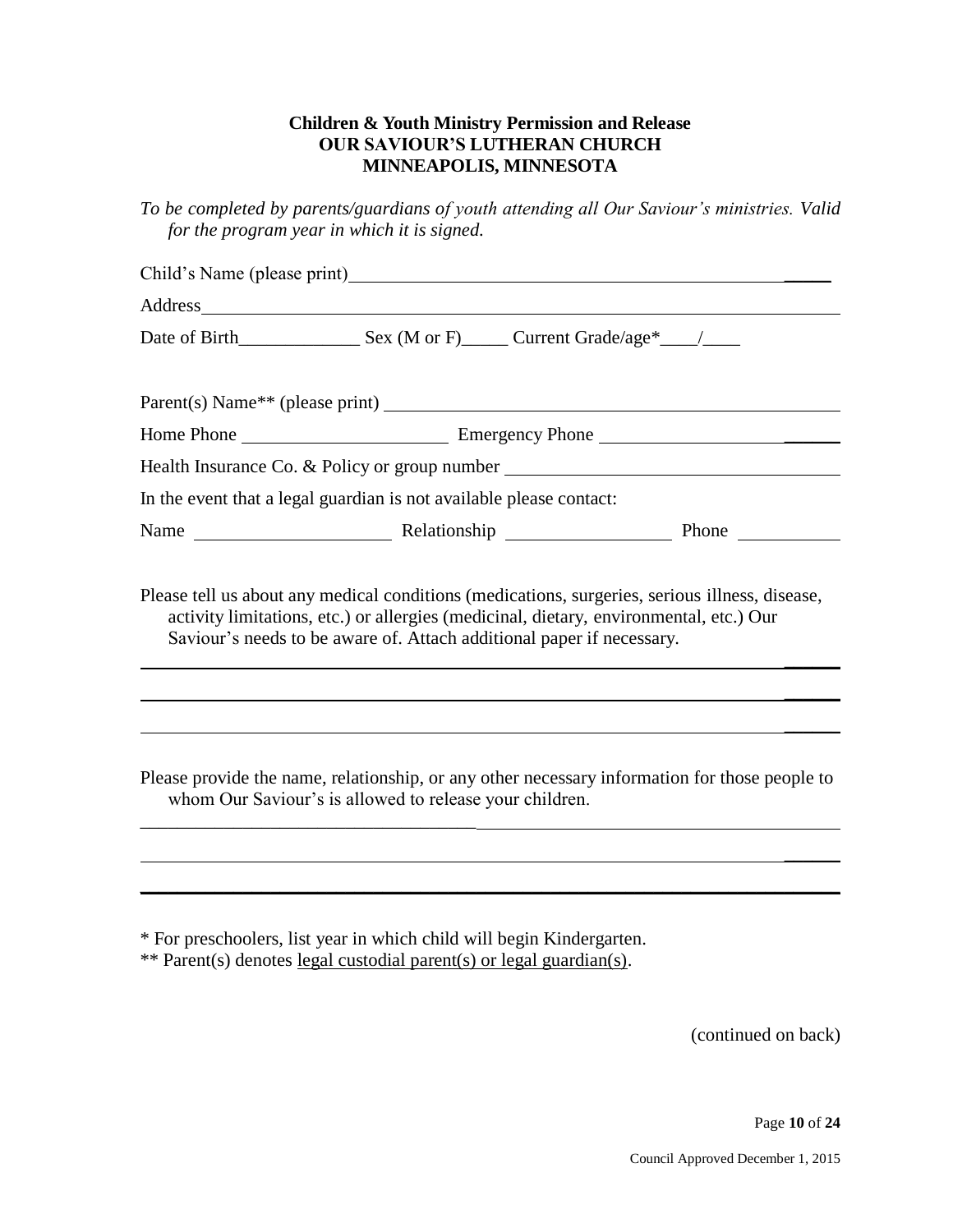(continued from previous side)

## **PERMISSION & RELEASE FORM**

Child/Youth Name \_\_\_\_\_\_\_\_\_\_\_\_\_\_\_\_\_\_\_\_\_\_\_\_\_\_\_\_\_\_\_\_\_\_\_\_

- I give permission for this youth to attend all education and youth functions of Our Saviour's Lutheran Church beginning **September 1, \_\_\_\_\_\_\_\_ through August 31, \_\_\_\_\_\_\_\_,** and to receive emergency medical treatment as needed. I understand the staff will try to contact me as soon as possible in the event of an emergency.
- It is expected that youth will be respectful and courteous to all adult leaders and his or her (the youth's) peers. I also understand that if there is a conflict between my child and the staff that cannot be satisfactorily resolved, I will be required to have my child transported home at my expense. This could include but is not limited to my child's possession or intentional misuse of any controlled substances (including tobacco and alcohol, prescription and non-prescription medication).
- Fireworks, firecrackers, guns, explosive devices, knives, or other weapons shall not be brought, purchased or used in any activity.

**I have read the above requirements and agree to follow them and to provide Our Saviour's Lutheran Church with any changes in any information listed above as soon as it is available:**

Signature of Child (if in  $7<sup>th</sup>$  grade or older)

| <b>Signature of Parent</b> |  |  |
|----------------------------|--|--|
|                            |  |  |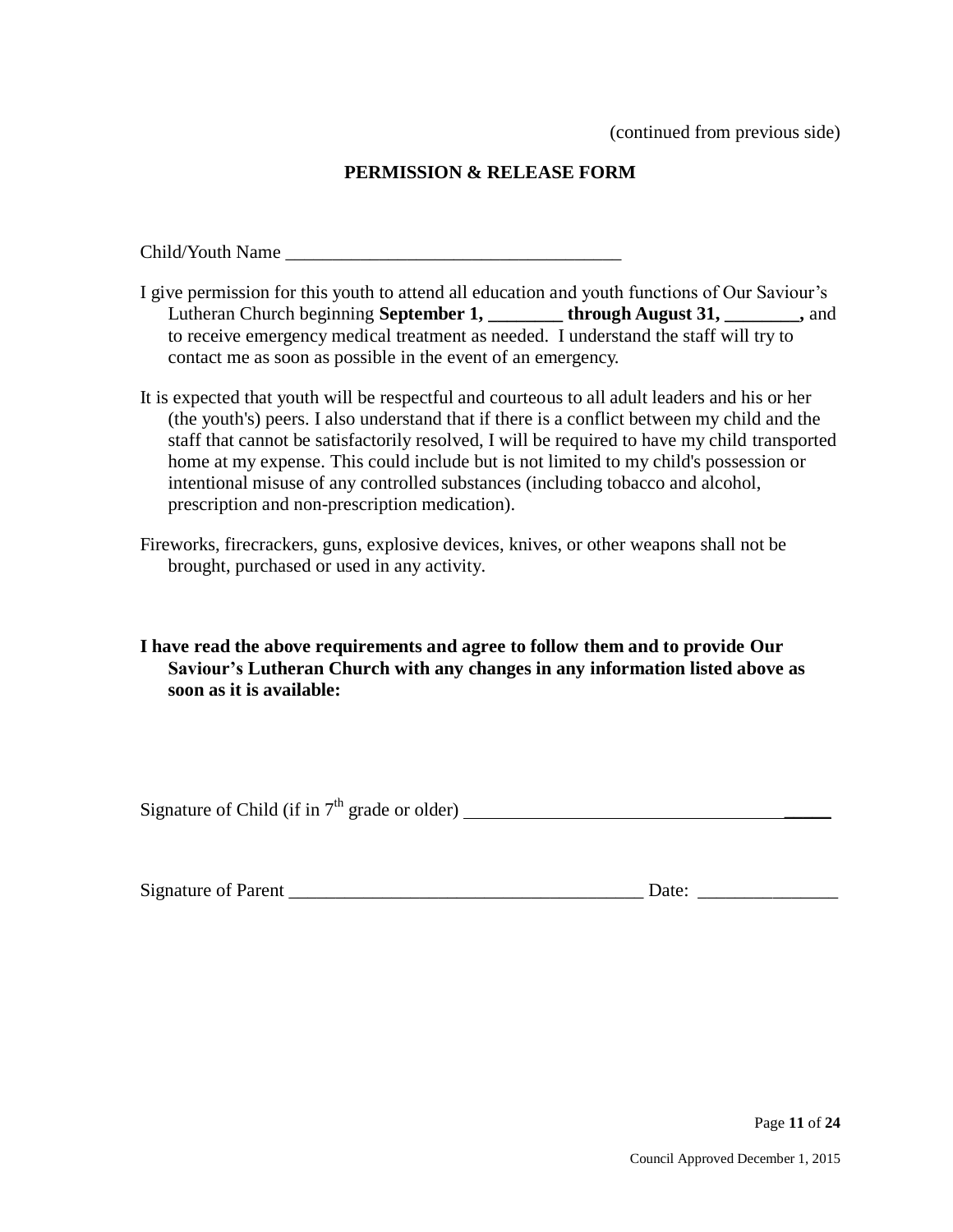## **Application to Volunteer with Children and Youth OUR SAVIOUR'S LUTHERAN CHURCH MINNEAPOLIS, MINNESOTA**

*To be completed by all volunteers who wish to work with children or youth at Our Saviour's.* 

|                  | Name                                    | Date                                                                                                                                                                                           |
|------------------|-----------------------------------------|------------------------------------------------------------------------------------------------------------------------------------------------------------------------------------------------|
|                  | protect you and the children you serve. | Thank you for expressing interest in serving our youth and children at Our Saviour's. Creating a<br>Safe Church for Our Children and Youth offers many descriptions of safeguards we hope will |
|                  | references and how they know you.       | A. Please provide the names and phone numbers of three personal, congregational, or work                                                                                                       |
| 1.               |                                         |                                                                                                                                                                                                |
| $\overline{2}$ . |                                         |                                                                                                                                                                                                |
| 3.               |                                         |                                                                                                                                                                                                |
|                  | regularly attended.                     | B. List names, addresses, and dates of membership of the last three churches you have                                                                                                          |
| 1.               |                                         |                                                                                                                                                                                                |
| 2.               |                                         |                                                                                                                                                                                                |
| 3.               |                                         |                                                                                                                                                                                                |

C. List gifts, callings, training, education, or other factors that have prepared you for work with youth and children.

Page **12** of **24**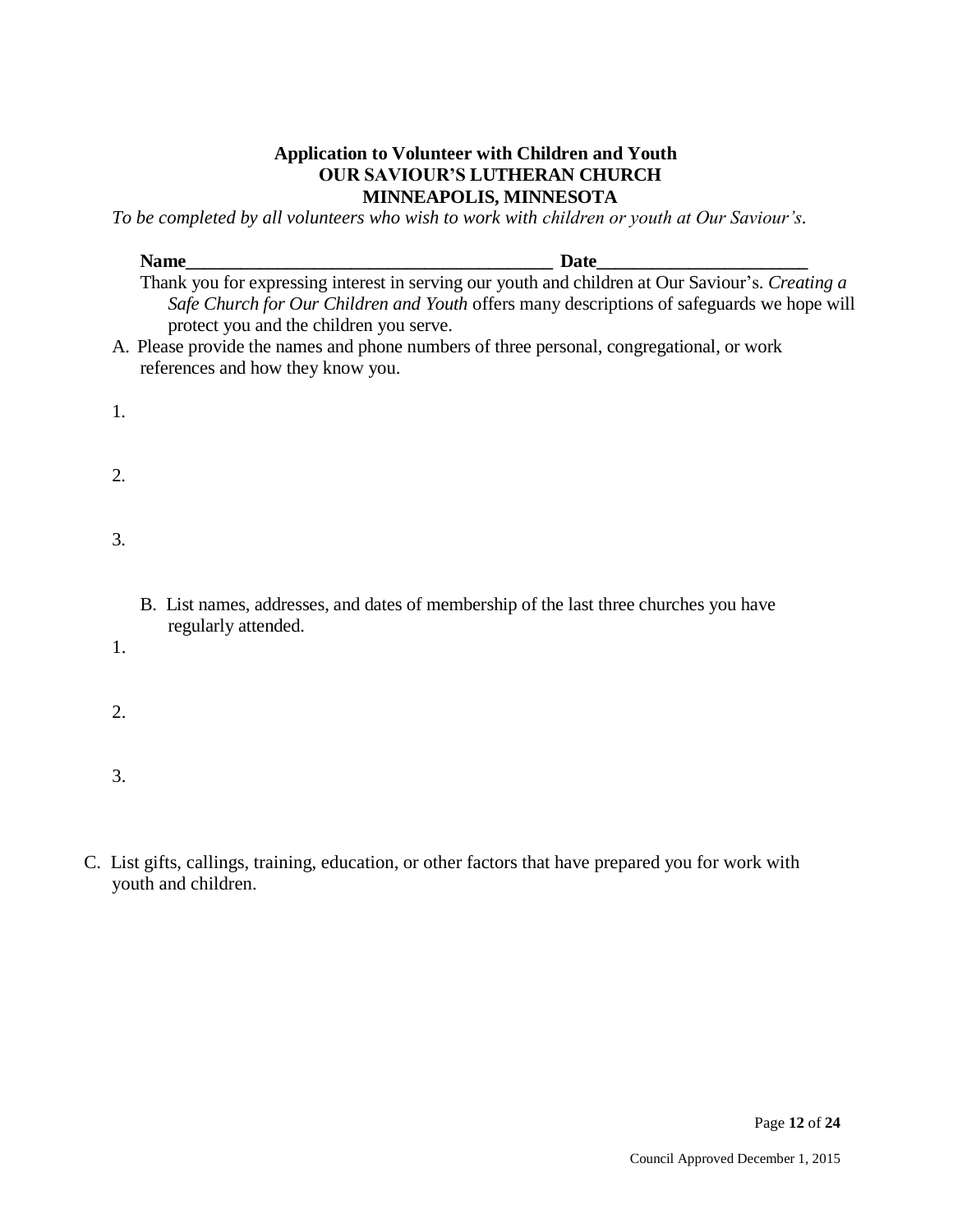As the subject of a child protection reference check, your rights include:

- B. to be informed that Our Saviour's Lutheran Church, Minneapolis may request this check for becoming or continuing as an employee or volunteer, and
- C. to be informed (at your request) of any responses received from these references, and to obtain a copy of them from Our Saviour's Lutheran Church, Minneapolis, and
- D. to challenge the accuracy and completeness of any information contained in any report, and
- E. to be informed whether Our Saviour's Lutheran Church, Minneapolis has denied your application because of the responses from any references.

By signing below, I indicate that:

• I have been actively involved at Our Saviour's Lutheran Church for a minimum of six months.

I have read and agree to observe the Our Saviour's Lutheran Church *Creating a Safe Church* 

*for Our Children and Youth* policies and practices regarding working with youth and children.

 I agree to report to a member of the pastoral or program staff, or to the president of the congregation council, any behavior that seems abusive or inappropriate, and to follow the procedures for responding to abuse as described in section VI of the Safe Church Policy.

The information contained on this form is correct to the best of my knowledge. I authorize any references, churches or organizations listed above to give you any information (including opinions) they may have regarding my character and fitness for work with youth and children.

| Signature                                                                                                                                                                                                                      | Date |  |
|--------------------------------------------------------------------------------------------------------------------------------------------------------------------------------------------------------------------------------|------|--|
| Printed name                                                                                                                                                                                                                   |      |  |
| Address and the state of the state of the state of the state of the state of the state of the state of the state of the state of the state of the state of the state of the state of the state of the state of the state of th |      |  |
|                                                                                                                                                                                                                                |      |  |
| Witness's Signature                                                                                                                                                                                                            | Date |  |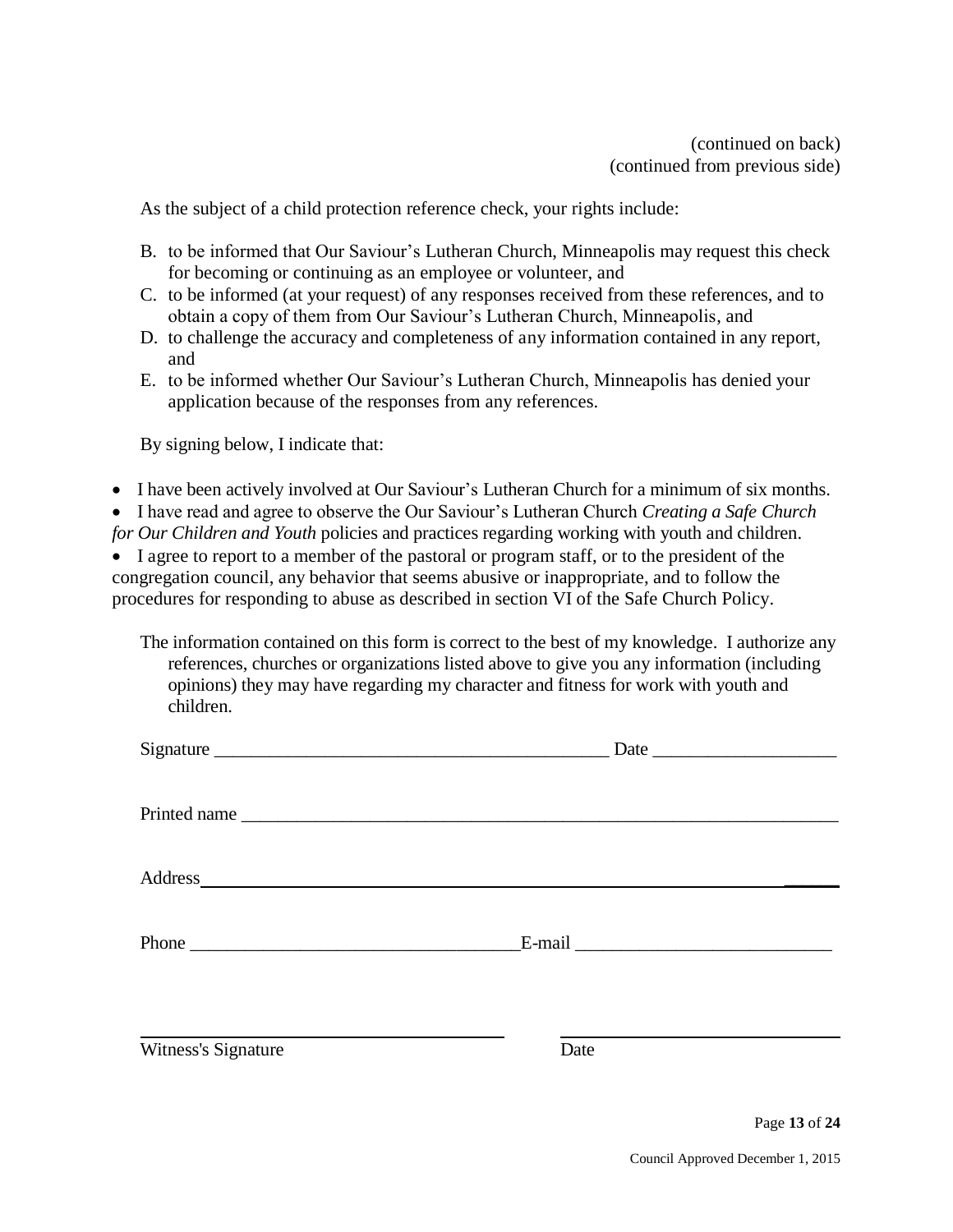## **Authorization to Conduct a Background Check**

*To be completed by all paid staff and all volunteers in ministries with youth or children. Valid for any volunteer position with children throughout the program year in which this is signed.*

Use the form provided by the company which is conducting the background check.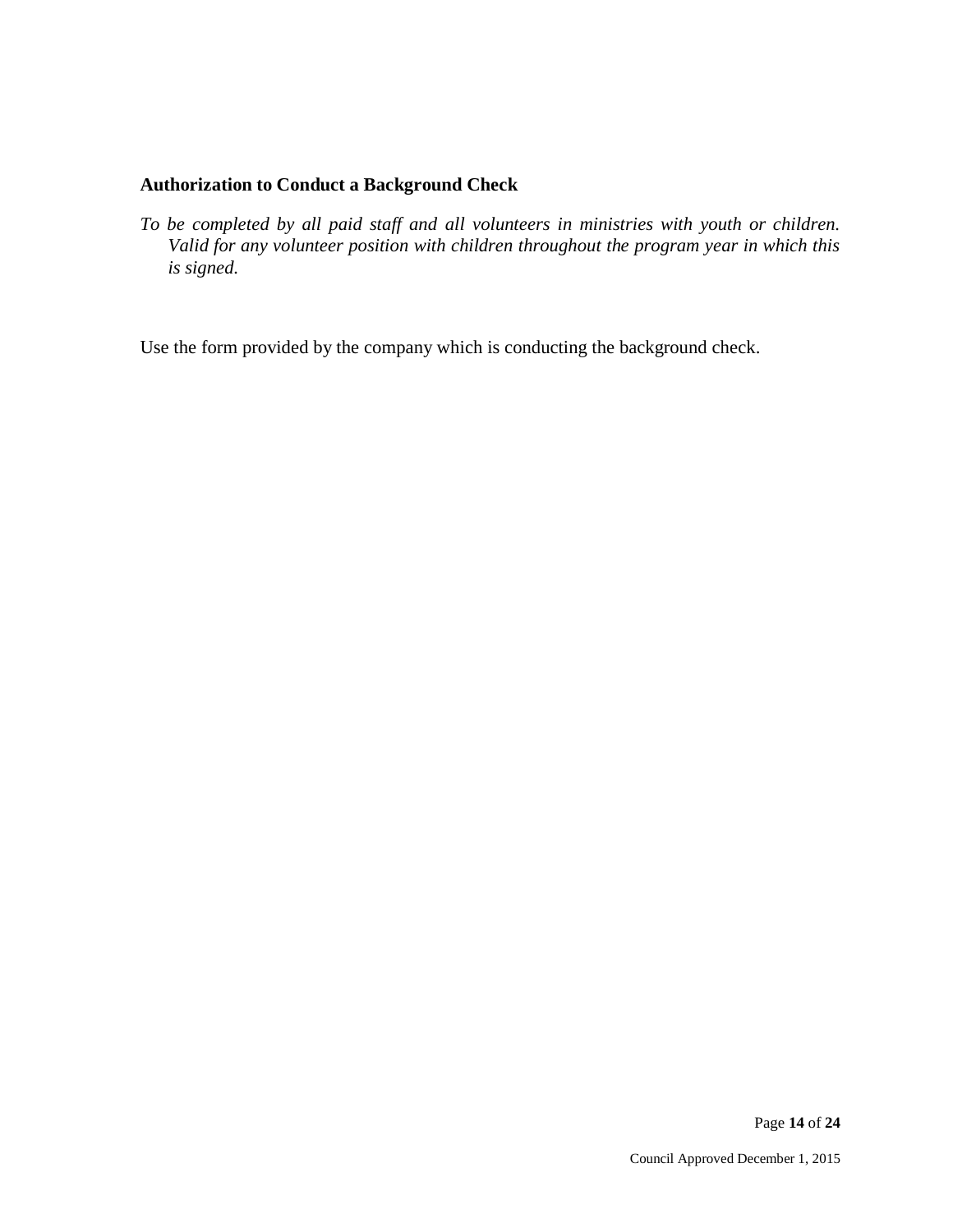#### **Appendix A: Minnesota Statute §148A**

- In 1986, the Minnesota Legislature enacted a statute entitled "Action for Sexual Exploitation: Psychotherapists." The statute – known as "§148A" – was passed in response to public concern about the sexual exploitation of patients by professional therapists. (Note: In a separate section headed Definitions, "psychotherapist" is defined to mean a physician, psychologist, nurse, chemical dependency counselor, social worker, member of the clergy, marriage and family therapist, mental health service provider, licensed professional counselor, or other person, whether or not licensed by the state, who performs or purports to perform psychotherapy.)
- Under §148A, a person who has had sexual contact with a therapist may sue that therapist and, under certain circumstances, that therapist's employer. If an employer of a therapist wishes to avoid liability under §148A, it must, among other things, conduct "background checks" on the therapist before he or she is hired. In particular, it must ask all those who employed the therapist in the past five years if they have any knowledge of sexual contact between the therapist and any person whom he or she counseled.

## **§148A's Application to Lutheran Pastors**

Subd. 5.Psychotherapist.

- "Psychotherapist" means a physician, psychologist, nurse, chemical dependency counselor, social worker, member of the clergy, marriage and family therapist, mental health service provider, licensed professional counselor, or other person, whether or not licensed by the state, who performs or purports to perform psychotherapy.
- Section 148A applies not only to those commonly regarded as professional therapists, such as psychiatrists and psychologists, but also to members of the clergy. Thus every employer of a Lutheran pastor – including every ELCA congregation in Minnesota – must comply with the statute. Yet, because §148A is written in the language of the medical profession, it is often difficult to discern how the statute is meant to apply to clergy. For example, under the statute, a former employer of a pastor is required to disclose to a prospective employer any knowledge it has about sexual contact between the pastor and one of his or her "patients". But who are the "patients" of pastors? And how are members of a pastor's former congregation supposed to know who were his or her "patients"? And when will a congregation be considered to have "knowledge" of sexual contact between its pastor and a "patient"? When a single member of the congregation knows? A member of the congregation council? The president of the congregation?
- These and many other difficult questions are likely to remain unanswered for several years. In the meantime, though, §148A continues in force and must be heeded. In order to assist Lutheran congregations in meeting their obligations under §148A, each of the ELCA's six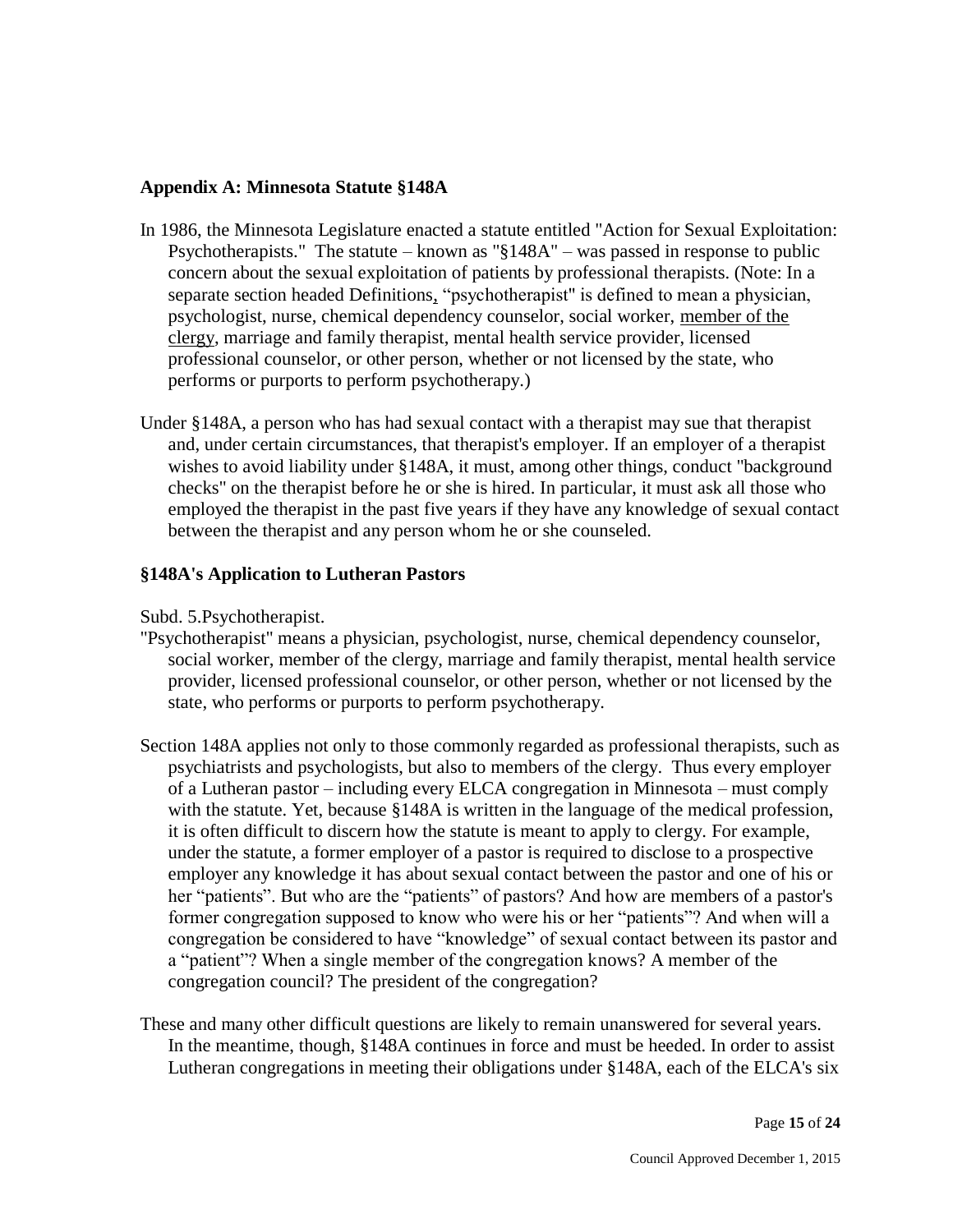Minnesota synods has implemented common §148A compliance procedures. No synod can force its congregations to use the procedure, of course, just as no synod can guarantee that use of the procedure will shield congregations from all liability. However, the synods encourage congregations to make reasonable efforts to comply with §148A by availing themselves of the synods' assistance.

- By establishing a §148A compliance procedure, the synods do not concede that the statute applies to their activities or to the activities of their congregations. Very few Lutheran pastors are "psychotherapists" who provide "professional treatment" to "patients". To the contrary, Lutheran pastors are instructed that they are qualified only to provide pastoral care and that they should refer those who need professional treatment of emotional illness to psychotherapists. However, until this matter is clarified by the courts, it is prudent for employers of Lutheran pastors to assume that those pastors could engage in at least some counseling that a court might later conclude was "psychotherapy". Thus, it is prudent for Lutheran congregations to comply with
- §148A in calling pastors, even though, in the opinion of the synods, §148A does not apply to most Lutheran clergy.

## **The Synods' §148A Compliance Procedure**

- The synods' compliance procedure is designed to assist congregations in conducting the "background checks" required by §148A before calling a pastor. The procedure is also intended to protect the rights of the pastors who will be the subject of those inquiries. Section §148A does more than require background checks, however. It also requires congregations to take "reasonable action" when they "know" or have "reason to know" that their pastor has engaged in sexual contact with a counselee. This latter requirement raises many difficult questions that will have to be addressed by congregations on a caseby-case basis. The synods' compliance procedure addresses only §148A's requirement for background checks.
- Under the synods' compliance procedure, a congregation that is about to call a pastor may ask its synod to assist it in conducting the necessary background checks. Each Minnesota synod has appointed a "§148A compliance administrator" who will be responsible for conducting those inquiries. When a congregation chooses to accept the administrator's assistance, the call process will go forth essentially as follows:
- 1. The call committee will ask the compliance administrator to have every candidate for call at its congregation to identify all those by whom he or she has been employed during the previous five years and to sign a release giving the synod permission to ask those employers about possible sexual misconduct. The call committee will not interview any candidate who does not comply.
- 2. After the call committee has narrowed its list of candidates to the finalist, the administrator will write to the employers of the finalist and ask them to report any knowledge of sexual contact between the finalist and a counselee.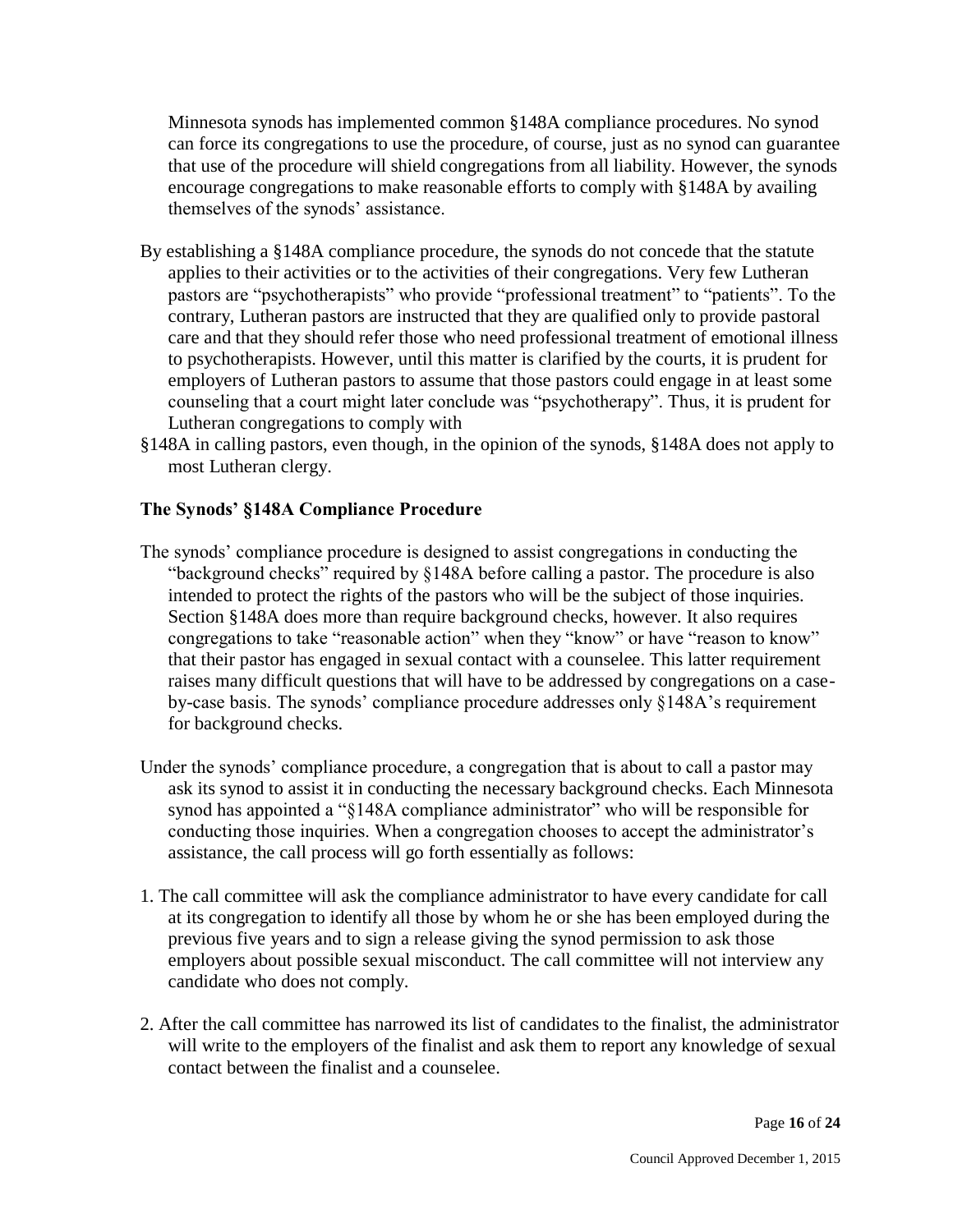- 3. If all employers respond to the administrator's inquiry and none reports any knowledge of sexual misconduct, the administrator will inform the call committee that the §148A inquiry is concluded and the congregation is free to call the finalist.
- 4. If all employers who respond to the administrator report no knowledge of sexual misconduct, but at least one employer does not respond, the administrator will inform the call committee that the §148A inquiry is concluded and the congregation is free to call the finalist. However, the administrator will also advise the committee that it should consider carefully how it wishes to respond to the fact that at least one of the finalist's employers failed to contact the administrator.
- 5. If an employer reports knowledge of sexual misconduct, the finalist's bishop will meet with the finalist privately and discuss that report with him or her. The finalist will be given an opportunity to respond in writing to the report and to withdraw from consideration for call. If the finalist withdraws, the report will not be passed on to the call committee. If the finalist does not withdraw, the report will be passed on, along with the finalist's written response. It will be up to the call committee to evaluate the report and decide whether to recommend that the finalist be called.

## **Limitations of the Synods' Compliance Procedure**

- The synods' compliance procedure is designed only to assist congregations in complying with §148A and not in any way to replace the traditional responsibilities of the congregational call committee. Call committees must bear in mind that §148A is, in some respects, quite narrow: It requires only that some (not all) of the candidates' current and former employers (not acquaintances or bishops or even the candidates themselves) be contacted and that they be asked only about sexual misconduct (not other types of misconduct), and then only about sexual misconduct with counselees (not sexual misconduct generally). Call committees should continue to inquire into the wide range of professional and personal qualities that bear upon whether a particular candidate can provide the pastoral leadership sought by a particular congregation.
- Moreover, nothing in §148A or in any part of the synods' §148A compliance procedure alters the responsibilities or authority of Lutheran bishops. Bishops must decide, pursuant to the constitutions and bylaws of their synods and the ELCA, if and when disciplinary proceedings should be initiated against a pastor based upon information that comes to light during a §148A inquiry.

#### **Questions About §148A**

General questions about the synods' compliance procedure should be addressed to the Minneapolis Area Synod's 148A Administrator.

Questions about how congregations should respond to particular inquiries or to particular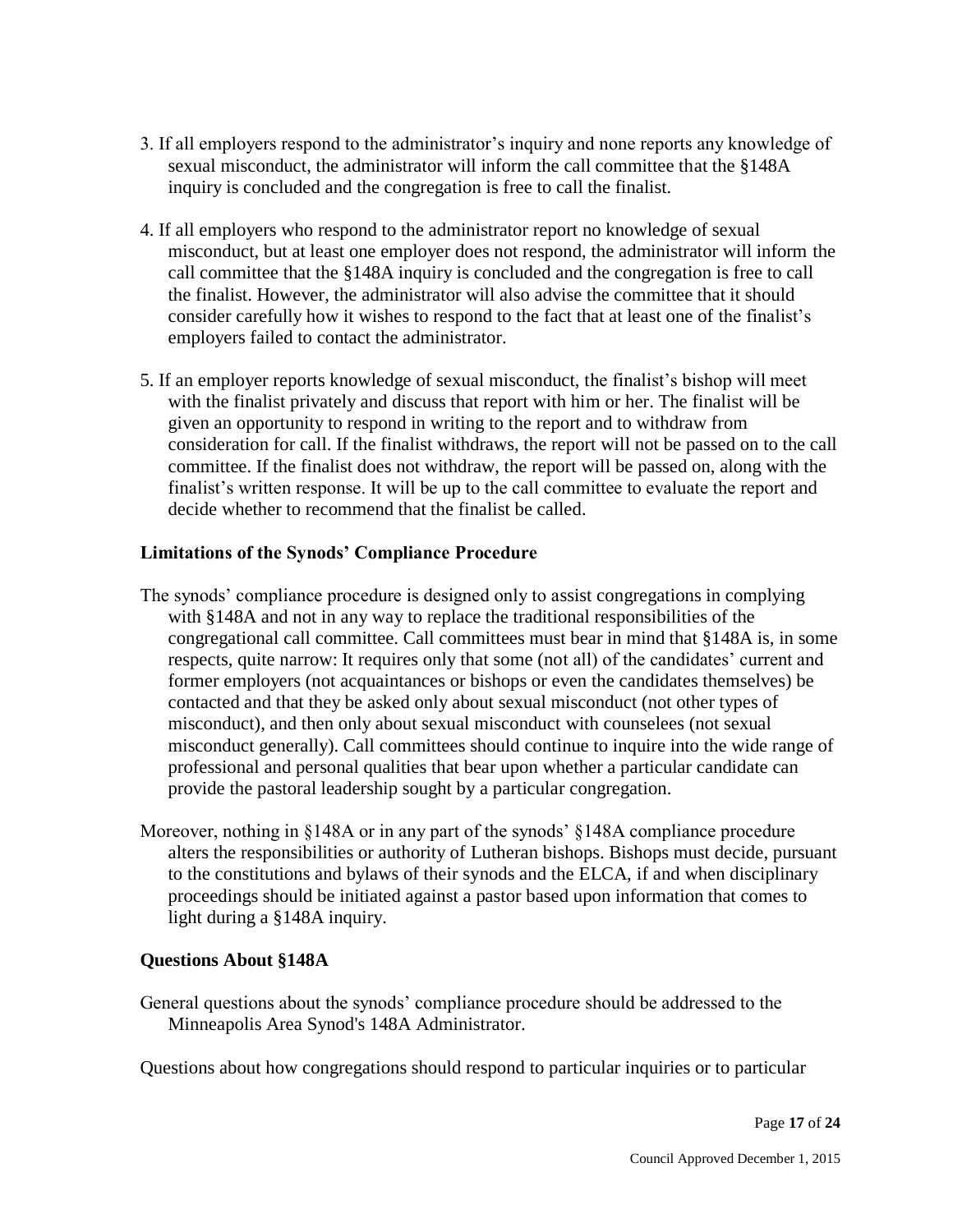information should be addressed to an attorney, and not the administrator. The administrator acts solely as a collector and transmitter of information. While the administrator can advise congregations generally about how the synods' procedure works, he or she cannot advise congregations about their legal obligations or how particular problems should be resolved.

The synods understand that Lutheran congregations may, on occasion, need to consult with an attorney regarding problems that arise under §148A. For example, the president of a congregation may want advice on whether a particular rumor should be reported in response to a §148A inquiry. Or a congregation council that learns of sexual contact between its pastor and a counselee may need advice on what will be considered "reasonable action" under §148A.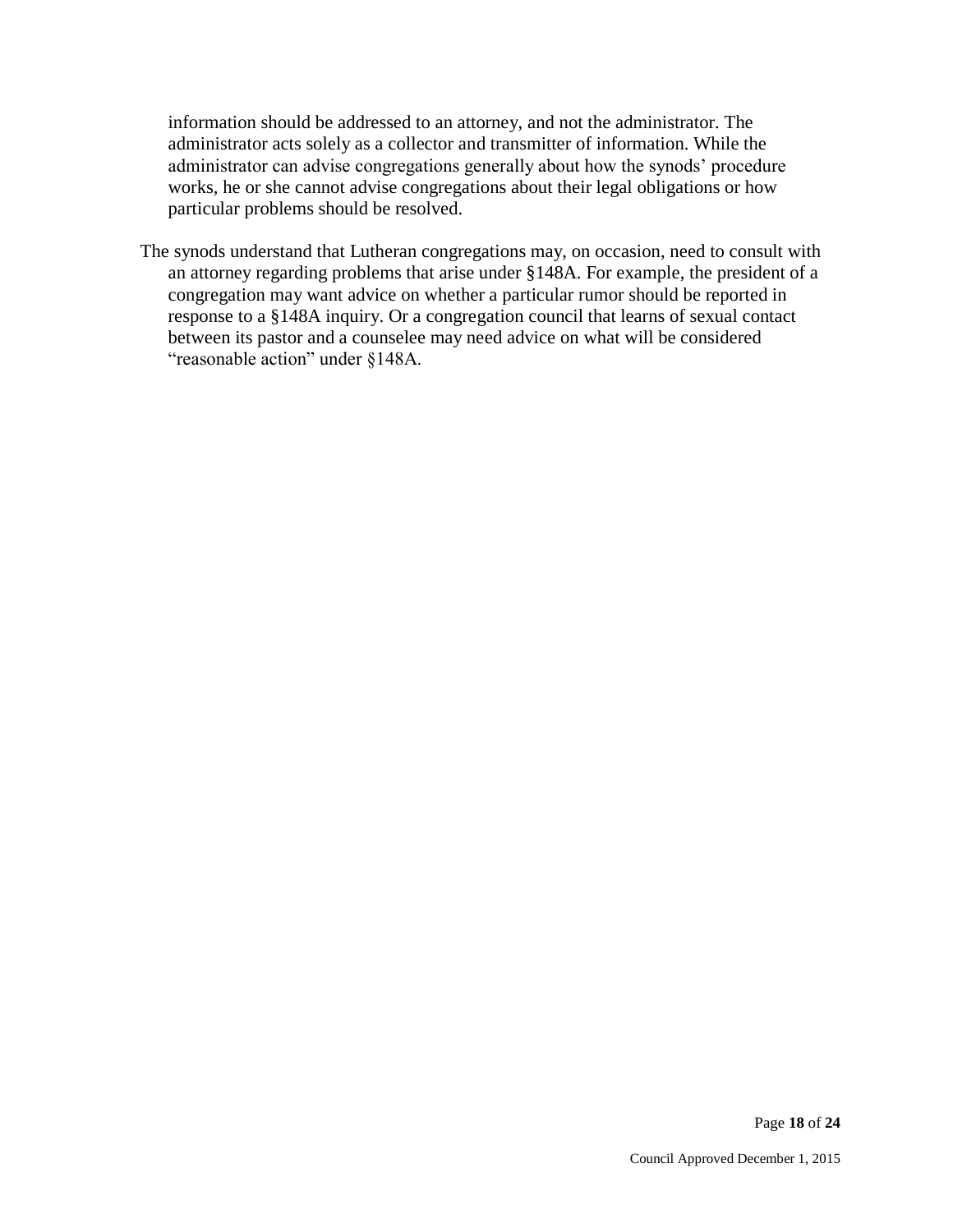### **Appendix B: Information about Child Abuse Reporting**

**Taken from [http://www.ci.minneapolis.mn.us/police/report/police\\_crime](http://www.ci.minneapolis.mn.us/police/report/police_crime-reporting_childabuse)[reporting\\_childabuse](http://www.ci.minneapolis.mn.us/police/report/police_crime-reporting_childabuse)**

# **Child Abuse**

[Definitions of Child Abuse](http://www.ci.minneapolis.mn.us/police/report/police_crime-reporting_childabuse#P3_562) [How do I recognize child abuse?](http://www.ci.minneapolis.mn.us/police/report/police_crime-reporting_childabuse#P10_2701)  [Why should I report child abuse?](http://www.ci.minneapolis.mn.us/police/report/police_crime-reporting_childabuse#P16_4347)  [I'm not sure if this situation is serious enough to report](http://www.ci.minneapolis.mn.us/police/report/police_crime-reporting_childabuse#P19_4781)  [How do I report suspected child abuse?](http://www.ci.minneapolis.mn.us/police/report/police_crime-reporting_childabuse#P22_5072)  [Who must report suspicions of child abuse?](http://www.ci.minneapolis.mn.us/police/report/police_crime-reporting_childabuse#P31_7892)  [Are there penalties for a mandated reporter who fails to report child abuse?](http://www.ci.minneapolis.mn.us/police/report/police_crime-reporting_childabuse#P34_8407)  [If the allegation of child abuse cannot be proven, will I get into trouble for making the](http://www.ci.minneapolis.mn.us/police/report/police_crime-reporting_childabuse#P37_8757)  [report?](http://www.ci.minneapolis.mn.us/police/report/police_crime-reporting_childabuse#P37_8757)  [What should I do if a child tells me about abuse?](http://www.ci.minneapolis.mn.us/police/report/police_crime-reporting_childabuse#P40_9176)  [As a parent, what can I do to prevent child abuse?](http://www.ci.minneapolis.mn.us/police/report/police_crime-reporting_childabuse#P47_9756)  Where can I learn more about child abuse?

# **Definitions of Child Abuse**

- Minnesota state statutes describe physical and sexual abuse, neglect and endangerment. In general, they can be described this way:
- **Physical abuse** is any act(s) which results in non-accidental injuries to a child including patterns of unexplained injuries and injuries that appear to have been caused in a manner inconsistent with the explanation. Physical abuse includes unreasonably restraining a child with tying, caging or chaining and excessive or unreasonably forceful discipline that leave injuries or marks on a child. Physical abuse is also defined as assaultive behavior not usually associated with discipline such as shaking, kicking, cutting and burning.
- **Sexual abuse** is any act(s) of sexual assault or sexual exploitation of a child including intentional touching of the child's intimate parts; causing the child to touch the abuser's intimate parts; sexual intercourse, anal intercourse, fellatio and cunnilingus; any intrusion into the genital or anal opening of the child; or causing any intrusion into the genital or anal opening of the abuser by the child.
- **Neglect** is the failure of a parent to provide for the child's physical, emotional, medical and educational well being. Minnesota law states that a parent or caretaker who willfully deprives a child of necessary food, clothing, shelter, health care, or supervision

Page **19** of **24**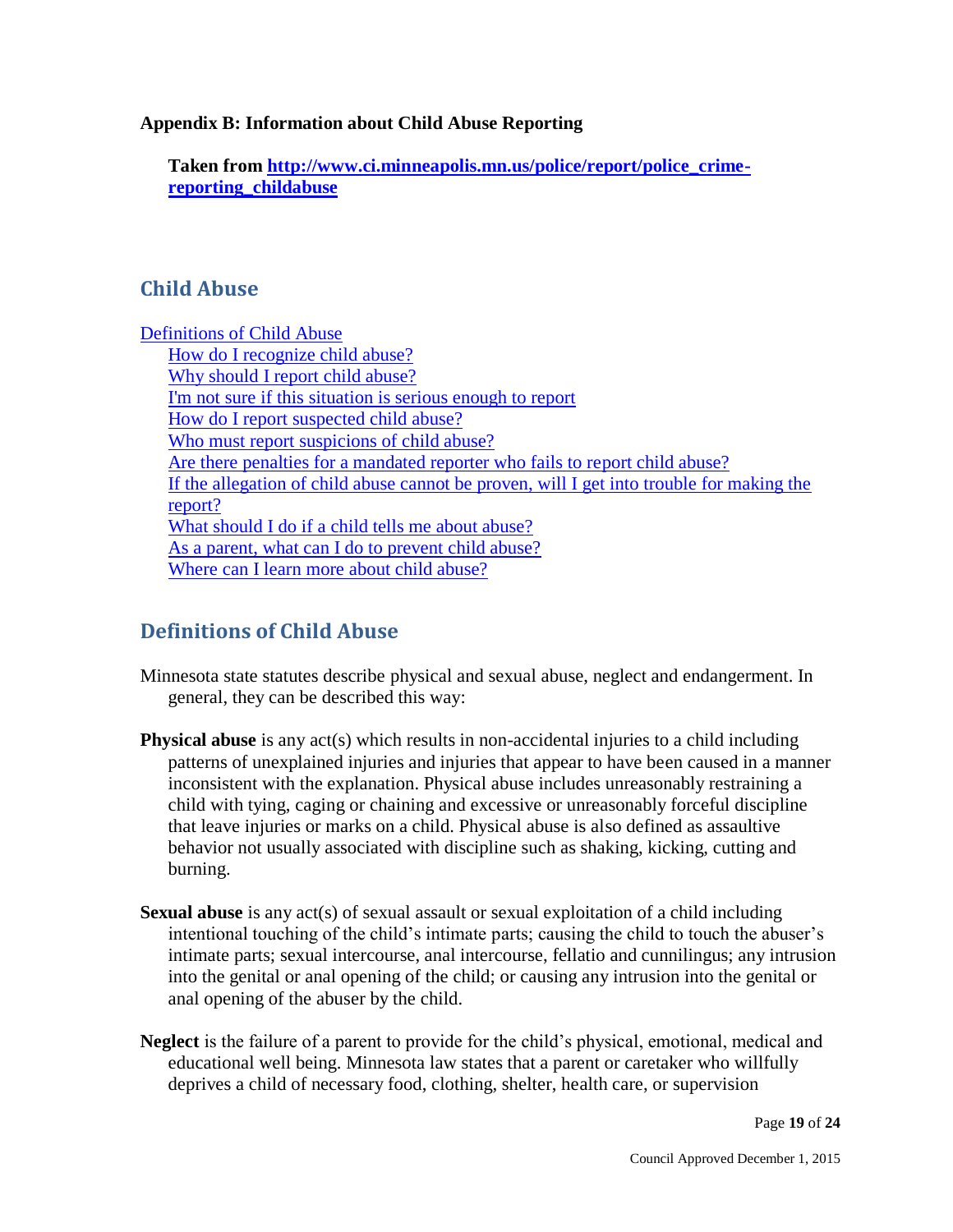appropriate to the child's age, when the parent is reasonably able to make the necessary provisions and the deprivation harms or is likely to substantially harm the child's physical, mental, or emotional health is guilty of neglect of a child. A parent who knowingly fails to protect a child from continuing physical or sexual abuse is also guilty of neglect.

**Endangerment** is when a parent of caretaker intentionally or recklessly causes or permits a child to be placed in a situation likely to substantially harm the child's physical, mental, or emotional health or cause the child's death including allowing a child to be present where illegal drugs are being made, kept, sold or used and recklessly allowing a child under 14 years of age access to a loaded firearm.

# **How do I recognize child abuse:**

- Signs of physical abuse include unexplained or unreasonable bruises, burns, cuts, abrasions and broken bones. Patterned marks made by objects like belts, cords, teeth, handprints, and clothes or curling irons can be strongly indicative of physical abuse especially when combined with a child's description of how the injury was inflicted. Another strong indicator of child abuse is an explanation for injuries that would be unusual in a given age group. For example, a broken arm or leg in a four-month old child is blamed on a fall down the stairs.
- The best indicator of sexual abuse is a disclosure by the child regarding the sexual activity. Other indicators may be a detailed, age-inappropriate knowledge of sexual acts, changes in established behaviors like sleeping, eating and toileting, complaints of genital pain or irritation, and infection with a sexually transmitted disease.
- Neglect can be indicated by a child who is chronically dirty or dressed inappropriately for the weather, a child who is frequently hungry or sleepy and reports being unable to eat or sleep regularly at home, a child who does not attend school regularly or one who has not been enrolled in school, a child who remains untreated or is treated inappropriately for a medical problem or a child who describes being left alone and unable to care for himself.
- A good indicator of endangerment is a description by a child of events that may place him in danger such as being involved in a physical, domestic fight between adults in the home, seeing illegal drugs being used or sold or having access to loaded guns kept in the home.

# **Why should I report child abuse?**

The most important reason to report child abuse is to protect the child from further abuse. Children have few resources for changing the circumstances of their lives and children who are being hurt by their caretakers rely on the intervention of others to protect them.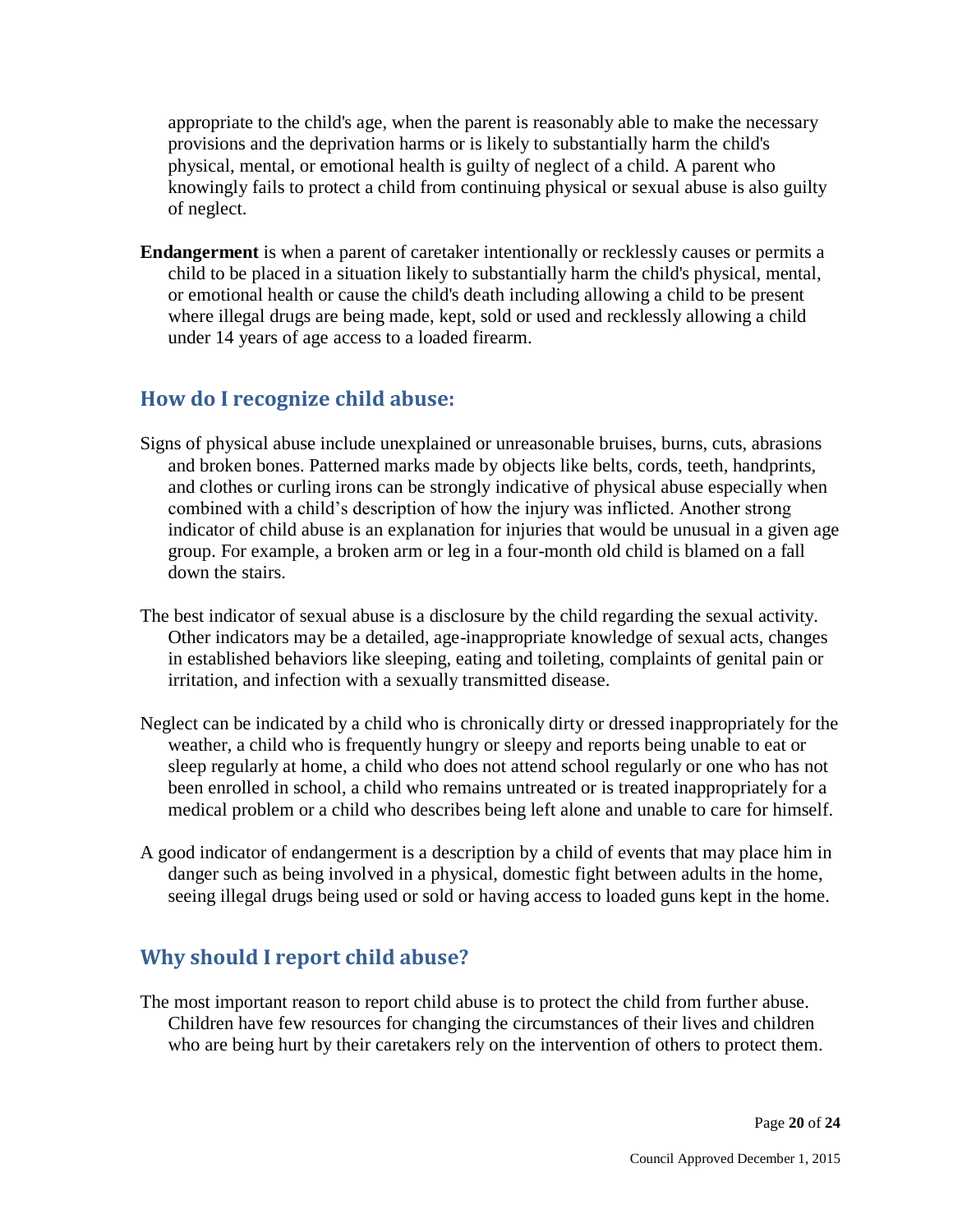Reporting abuse is also a way to ensure that parents who need help but are not able to ask for it are offered parenting resources.

# **I'm not sure if the situation is serious enough to report.**

Describe the situation to child protection or the police. Remember that often the most serious abuse occurs in private and away from anyone but the children involved. What you have seen or heard may be only the tip of the iceberg.

# **How do I report suspected child abuse?**

- The Minneapolis Police Department and Hennepin County Child Protection are the two agencies charged with receiving reports of child abuse occurring in Minneapolis. These agencies are also responsible for the joint investigation of child abuse allegations. You may report suspicions of child abuse to the Minneapolis Police Department 24 hours a day by calling 911. The operator will ask you to describe the circumstances and then dispatch a squad to take a report. You may also call [Hennepin County Child Protection](http://www.hennepin.us/portal/site/HennepinUS/menuitem.b1ab75471750e40fa01dfb47ccf06498/?vgnextoid=f377073467a44210VgnVCM10000049114689RCRD) at 612-348-3552. An intake worker is available 24 hours a day to take reports.
- When reporting suspicions of child abuse, be prepared to provide information as much information as you have including the names and addresses of the child and parents and specific data about what happened, who was involved, and when and where the events took place. Other helpful information is what school the child attends, who else might have information about the child's situation, where the child is now and the names of siblings or other members of the household.
- Any report made to the Minneapolis Police Department will automatically be reported to Hennepin County Child Protection, as any report made to HC Child Protection will be sent to the Minneapolis Police Department. This is included in the Minnesota State Statutes outlining requirements for child abuse investigations. However, there are often times when it is most appropriate to call the police to make the initial report.
- If you believe a child is in imminent danger of injury, death or sexual abuse, call 911 and describe the situation to the operator with as much detail as you can. The police have the ability to remove a child from a dangerous situation while a child protection investigation is completed.
- If you believe that a child has injuries that need medical attention, call 911 and provide as much information as possible. The operator may dispatch paramedics and the police to insure that the child receives needed medical care.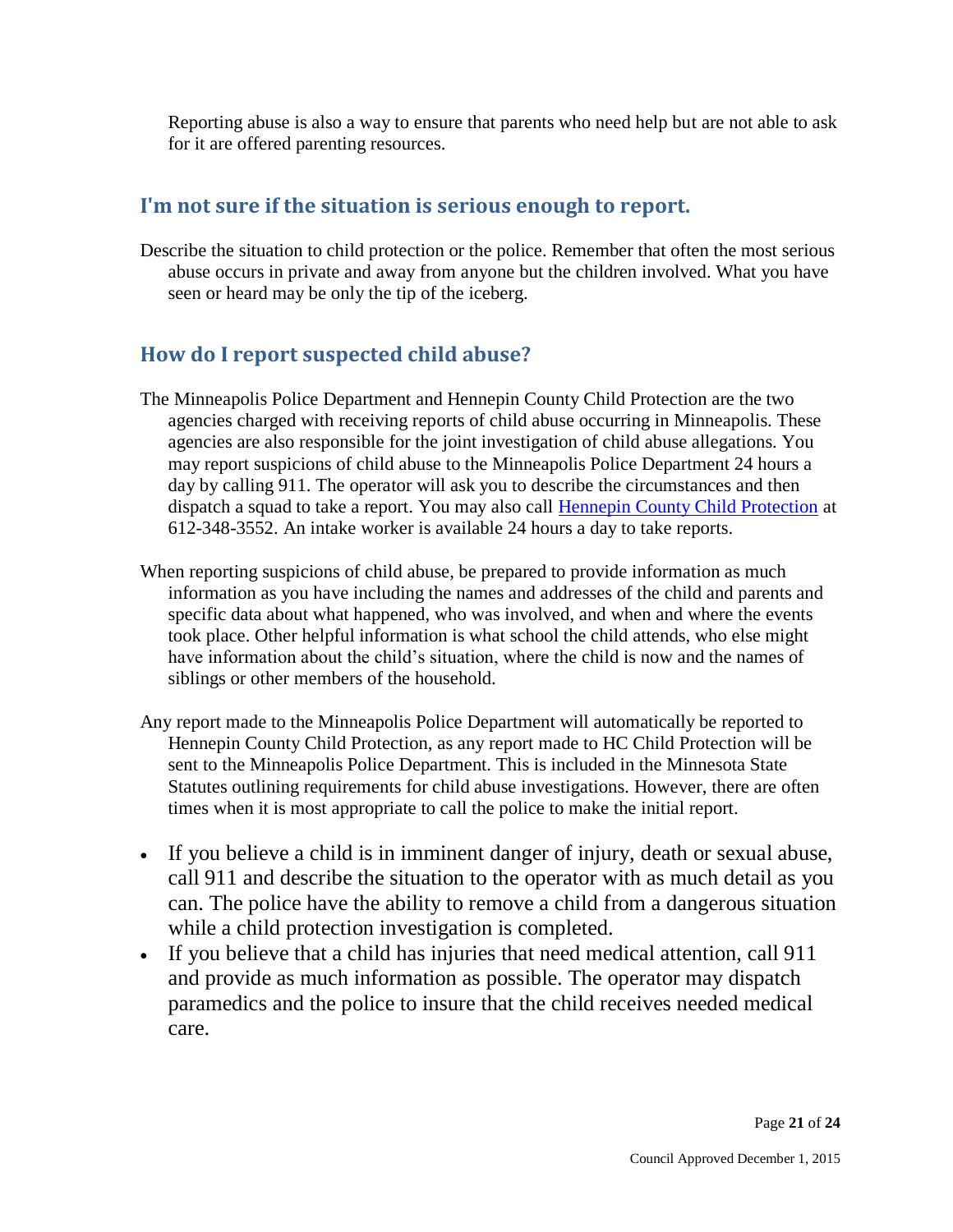- If you believe that the child would not be safe returning or remaining at home, call 911. The police can make arrangements for the temporary care of a child when his home is unsafe.
- If a child has disclosed a sexual assault incident that occurred within the last 72 hours, call 911 for the police to respond. The officers will make a report and arrange for a medical exam to collect any physical evidence of the assault. It is very important to alert the police promptly because as time passes, the chance of obtaining physical evidence diminishes. In the case of a sexual assault that occurred outside of the 72-hour window, calling 911 for a police response is still appropriate as the officers will take the report to begin an investigation.

# **Who must report child abuse?**

Minnesota law requires that any person whose job involves working professionally with children and who knows or has reason to believe that a child is being neglected or physically or sexually abused *shall*

# **Are there penalties for a mandated reporter who fails to report child abuse?**

Yes. Minnesota law requires reporting by mandated reporters who know or have reason to believe that a child is being abused or has been abused within the past three years. A mandated reporter who fails to make a report under those circumstances is guilty of a misdemeanor.

# **If the allegation of child abuse cannot be proven, will I get into trouble for making the report?**

No, you will not. Anyone reporting in good faith (with a reasonable belief) may not be criminally prosecuted or sued in civil court for libel, slander, defamation, invasion of privacy, or breach of confidentiality. A person who knowingly or recklessly makes a false report is not protected from prosecution or civil suit.

# **What should I do if a child tells me about abuse?**

 Be calm. If you appear to be angry, upset or very emotional, the child will be frightened.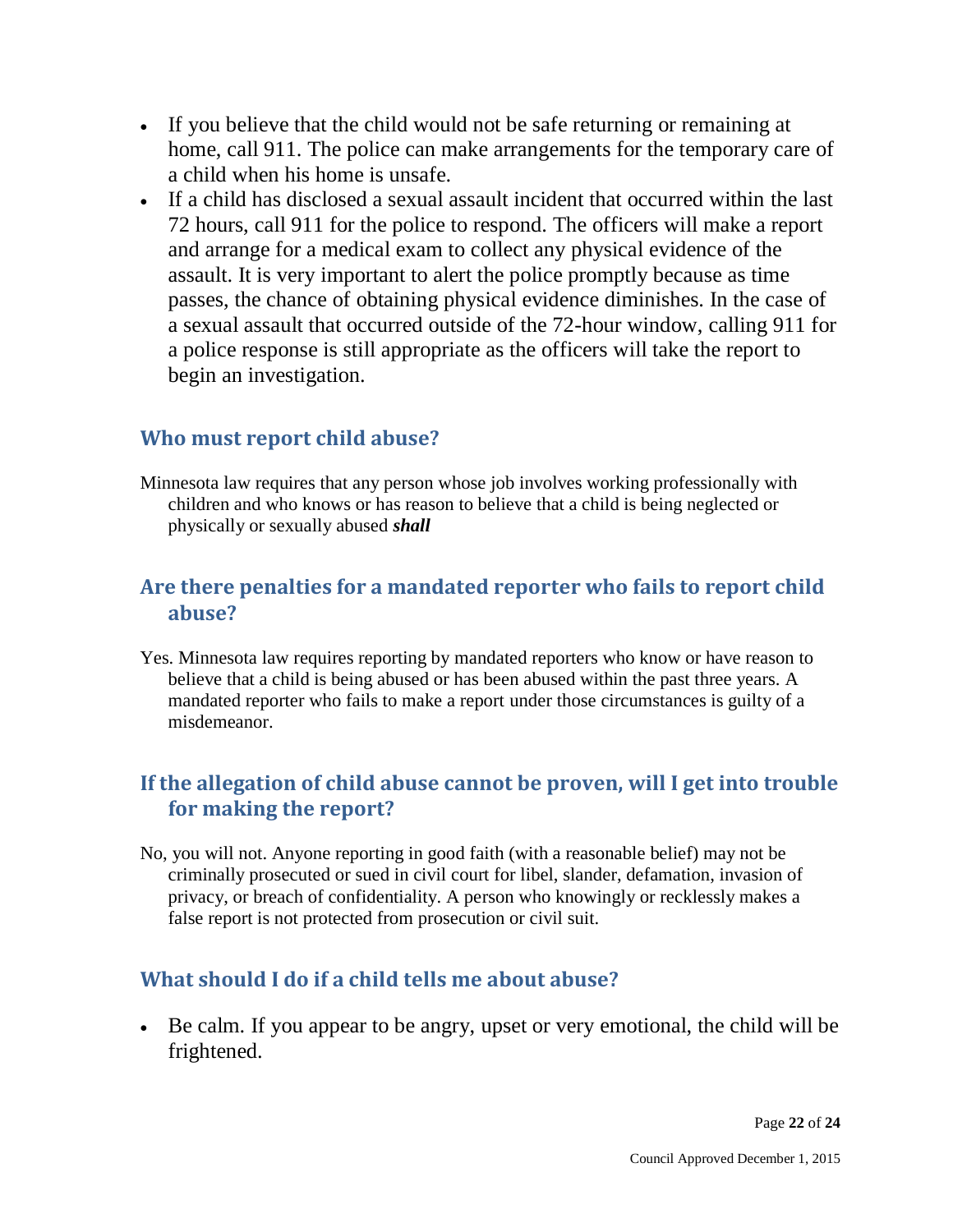- Let the child tell you about that happened in his own words and then reassure him that you believe him.
- Tell the child that he is not in trouble and that he did the right thing to tell you about what happened.
- Tell the child that you want to make sure that he will be safe. Let him know that you are going to get help so that this doesn't happen again.
- Report what the child told you to the police or child protection.

# **As a parent, what can I do to prevent child abuse?**

- Practice disciplining your children in a calm, thoughtful way. Give yourself time to cool off rather than punishing in anger. Show your children ways that conflicts can be resolved with words rather than hitting or hurting.
- Talk with your children everyday and listen carefully to what they say about their lives. Be alert to changes in their behavior or emotions and talk calmly with them if you are concerned.
- Teach your children that their bodies are their own and that they can say no to touches that feel bad or confusing. Talk with them about privacy to help them learn good boundaries and reassure them that it is ok to say no to things that violate their privacy – even if they are saying no to an adult.
- Teach your children to tell you if they are approached, talked to or touched in a way that hurts, scares or confuses them. Reassure them that you will not be angry with them, but want to help them stay safe.
- Help your children think about what they would do if something confusing or scary happened to them. Talk about different scenarios or play the "what if" game. This will help them identify ways to help themselves be safe and to think about the adults they can turn to for help in different places such as school, the park, the library, and church.

## **I don't want to make my children fearful by talking about sexual abuse or I don't want to talk to my children about sexual abuse because they are too young. Is it really necessary?**

Unfortunately, sexual abuse is not as uncommon as we would like to think it is. It affects both girls and boys of all ages, from every kind of neighborhood and of all races. Studies have found that about one of every four girls and one of every eight boys has reported incidents of sexual abuse. In 85% of reported sexual abuse cases, the offender is known to the child as a friend, relative or neighbor.